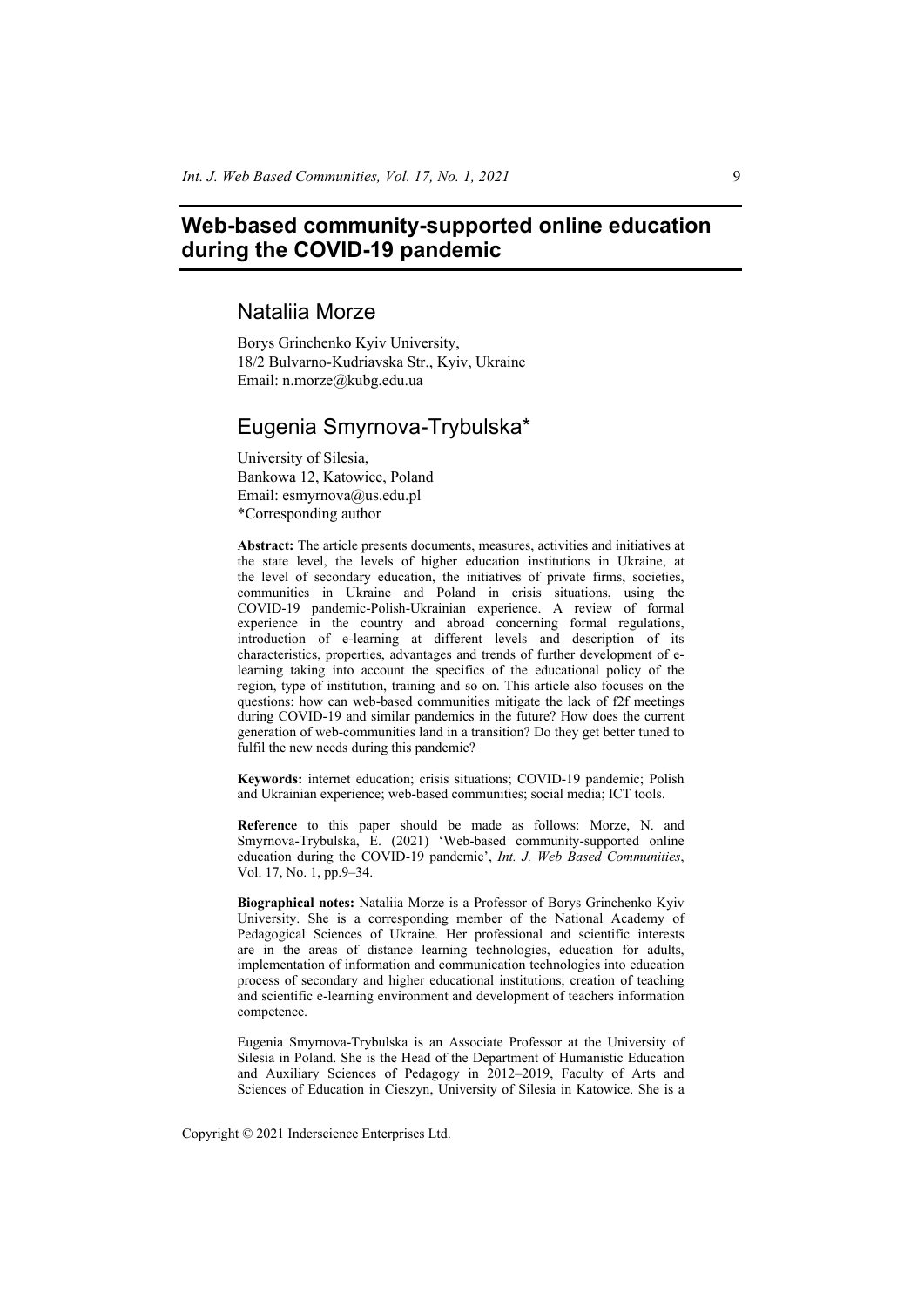coordinator of the Theoretical and Practical Aspects of Distance Learning Conference (http://www.dlcc.us.edu.pl), numerous international research and educational projects. She is the author of more than 240 scientific papers and monographs in the field of e-learning methodology, ICT in education, multimedia, teacher training in the areas of ICT and e-learning. She is a researcher and coordinator for numerous international scientific and educational projects.

#### **1 Introduction**

The COVID-19 pandemic does not stop at national borders and affects people, regardless of nationality, educational background, income or gender, this also applies to education system. Effects and opportunities can be varied and different; people from privileged groups will be able to join alternative learning opportunities faster. Economically vulnerable sections of the population may have less possibilities of continuing wide, whole education, as emphasises Andreas Schleicher, Director of the OECD (PISA) directorate of education and skills (https://nus.org.ua/articles/yak-vchyteli-ta-shkilnisystemy-mozhut-diyaty-v-umovah-pandemiyi-covid-19-porady-batka-pisa/).

The world is dynamically developing and changing. Since the beginning of 2020, the world has been living and fighting the COVID-19 pandemic. The crisis also applies to education, and it has exposed a number of shortcomings and imperfections, e.g., ranging from the technical support required for online education to a clear orientation in the online environment. Only sensible behaviour, management and methodological support can help avoid major disruptions in education systems. The problem, which is definitely related to the adequacy of the response of the education system, authorities and heads of different levels to the COVID-19 pandemic.

This article presents the vital role of web-based communities, documents, measures, activities and initiatives at the state level, the levels of higher education institutions in Ukraine, at the secondary education level, initiatives of private companies, societies, communities in Ukraine and Poland; what solutions are created in terms of distance education; how should internet-based education in crisis situations be equipped with extra mechanisms that restore a maximum 'sense of community' so that students, teachers and administrators feel they belong to the academic community? A review of recent experiences both universities in Kiev and Katowice will be presented. It shows that mere formal regulations and the introduction of e-learning are not enough to keep the social climate at an acceptable level. What are the positive trends for the further development of e-learning web communities, taking into account the specifics of the educational policy of the region, type of institution, training and so on. This article also focuses on the questions: how can web-based communities mitigate the lack of f2f meetings during COVID-19 and similar pandemics in the future? How does the current generation of web-communities land in transition? Do they get better tuned to fulfil the new needs during this pandemic?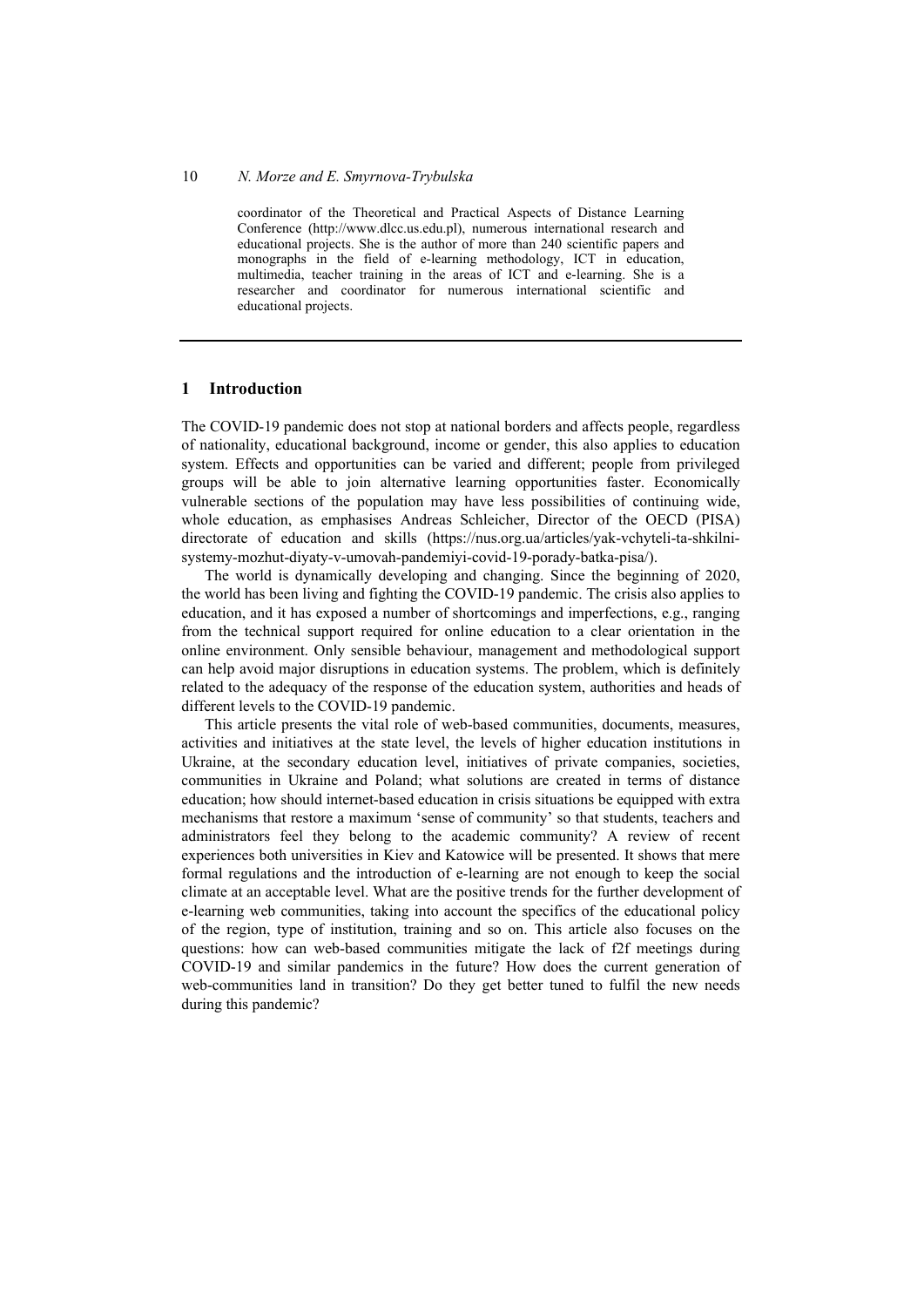#### **2 Background and analysis of recent research and publications**

According to the UNESCO Institute for Statistics, 190 countries at the national level have closed educational institutions in connection with the COVID-19 pandemic. Accordingly, more than 1.5 billion students were forced to switch to distance learning.

In Ukraine, the number of inhabitants is 6.5 million people (https://en.unesco.org/ covid19/educationresponse). In the pandemic circumstances, both teachers and parents face a number of problems.

In particular, UNESCO identifies the following negative consequences for the mass closings of schools: *interrupted education*; *insufficient nutrition*; *confusion and stress for teachers*; *stressful situation for parents*; *insufficient child care*; *economic losses of the family* and *social isolation*.

The key issues in the organisation of distance learning were identified by the Director of the UNESCO Lifelong Learning Policy and Systems Division, Mr. Borchen Chakrun, on 17 April 2020, at the opening of the fifth UNESCO COVID-19 webinar (https://en.unesco.org/events/distance-learning-strategies-what-dowe-know-about-effectiveness-covid-19-education-webinar-5). Many families do not have access to a computer or the internet at all, namely:

- Technical readiness or having one computer per family. In such circumstances, television remains the most affordable way to ensure continuity of education in low-income settings.
- Lack of online content in accordance with national curricula. To this end, national platforms have been set up in many countries where students can find materials in their native language on a specific lesson topic.
- Pedagogical readiness. Some teachers were unaware of the specifics of using online meeting services or web services to create and distribute paperless assignments.
- Assessment and monitoring of the process of knowledge acquisition by students.

A comprehensive and in-depth analysis of the current situation in education is presented in the considerations on pedagogy in an unfolding pandemic, included in their independent report on approaches to distance learning during COVID-19 school closures aimed to spread the work of Education International and UNESCO (Doucet et al., 2020).

They stress the fact that "planning education in this pandemic era requires three approaches. The first is a stop gap approach (authors comments: a temporary approach) to ensure that the Maslow existential hierarchy is more important than Bloom's taxonomy; safety and social survival overrules students' life during the lockdown of the university premises. The second approach includes long-term solutions that threaten the equities in education when schools are not physically accessible. This sparks pedagogical innovations towards blended learning in all schools for inclusive and equitable education for all" [Doucet et al., (2020), p.1]. These reflections could be useful for solutions during the COVID-19 pandemic. "These are unprecedented times. Trust throughout the educational system, and of teachers, is key to ensure a collective approach on all fronts to mitigate the disruptions of school closures during a pandemic. This is not the time for unilateral, top-down approaches. Teachers should lead and use their professional judgement to make the best decisions for their students" [Doucet et al., (2020), p.2].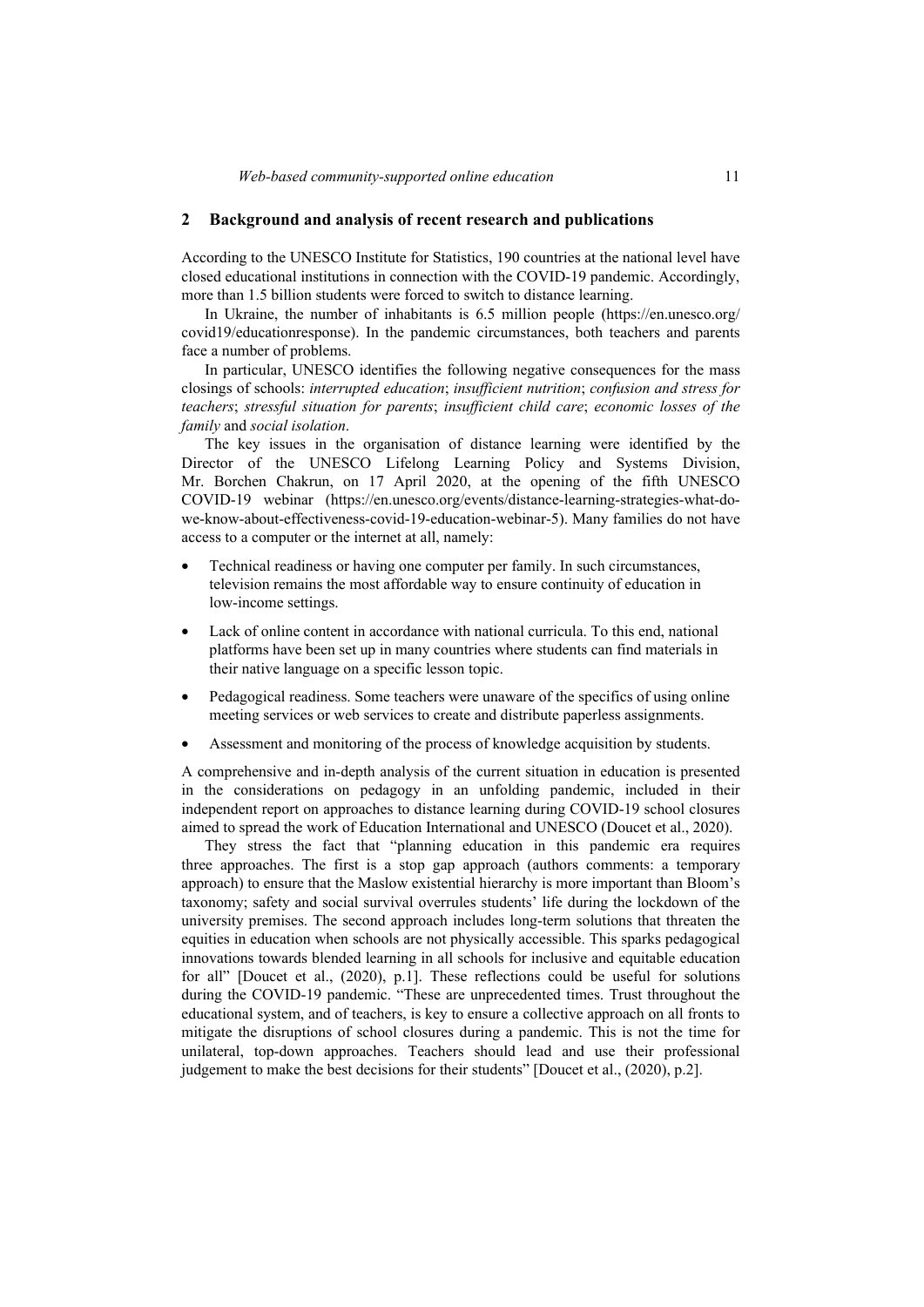The Chinese experience of organising the educational process during the COVID-19 pandemic is well described in Huang et al. (2020). The authors suggest first of all to analyse and outline what flexible learning is during a learning disruption; flexible learning needs to be characterised and designed. An important step is to work out the concept of using online learning to provide flexible education, to expand learning through technology. It is suggested to outline online learning, ways to provide online learning, basic support elements. An important component is the provision of a reliable network infrastructure, the use of useful, friendly learning tools, the selection and processing of appropriate digital learning resources; assessing the suitability of digital learning resources.

It is suggested to identify the available digital learning resources for different levels of education and to promote effective online learning and training, and to prepare a training organisation. On the global level: "collaborations between several sectors (governmental, telecommunication, enterprise, etc.) to provide effective and inclusive education in case of emergencies, such as the COVID-19" [Huang et al., (2020), p.1]. On the mezo and micro level "we are seeing social media, video conferencing and learning management systems being used to connect students in formal school culture ways such as assemblies and talking circles, but also informally through connecting friends one on one, story time with a teacher or group guidance sessions" [Doucet et al., (2020), p.9].

It is necessary to elaborate the social organisation of educational activities, to provide support and assurance of services to teachers and students, in particular, technical services for teachers, support for student learning, enhanced cooperation between governments, enterprises, to prepare recommendations for schools (Huang et al., 2020).

The Polish authors tried to analyse changes in education in the time of the COVID-19 virus pandemic, when remote learning was carried out on coercion, not on their own initiative, as it was earlier (Pyżalski, 2020). They analyse some psychological, didactical, organisational, methodological as well as technological issues emphasising that it is only the tip of the iceberg (Pyżalski, 2020). Experts stressed the psychological and emotional matters are very important in crisis situations. "The dynamics of an emotional burden for children and adolescents (the way they experience crisis) depends on three key elements:

- 1 social context (consists of: changing their daily lives, mobility restrictions, information about the situation in the country and abroad, behaviour of peers, etc.)
- 2 family context (economic situation, demographic situation, quality of family relationships – features of the family system, previous problems in the family, i.e., violence, addictions, etc.)
- 3 personality traits of a young person (maturity of defence mechanisms, level of sensitivity, temperament, etc.)" [Pyżalski, (2020), p.9].

UNESCO recommended some special "resources to provide psychosocial support, in particular:

- Inter-Agency Standing Committee guidelines to protect and improve people's mental health and psychosocial well-being in the midst of an emergency
- WHO mental health and psychosocial guidance during the COVID-19 outbreak
- UNICEF guidance on how teachers should talk to children about COVID-19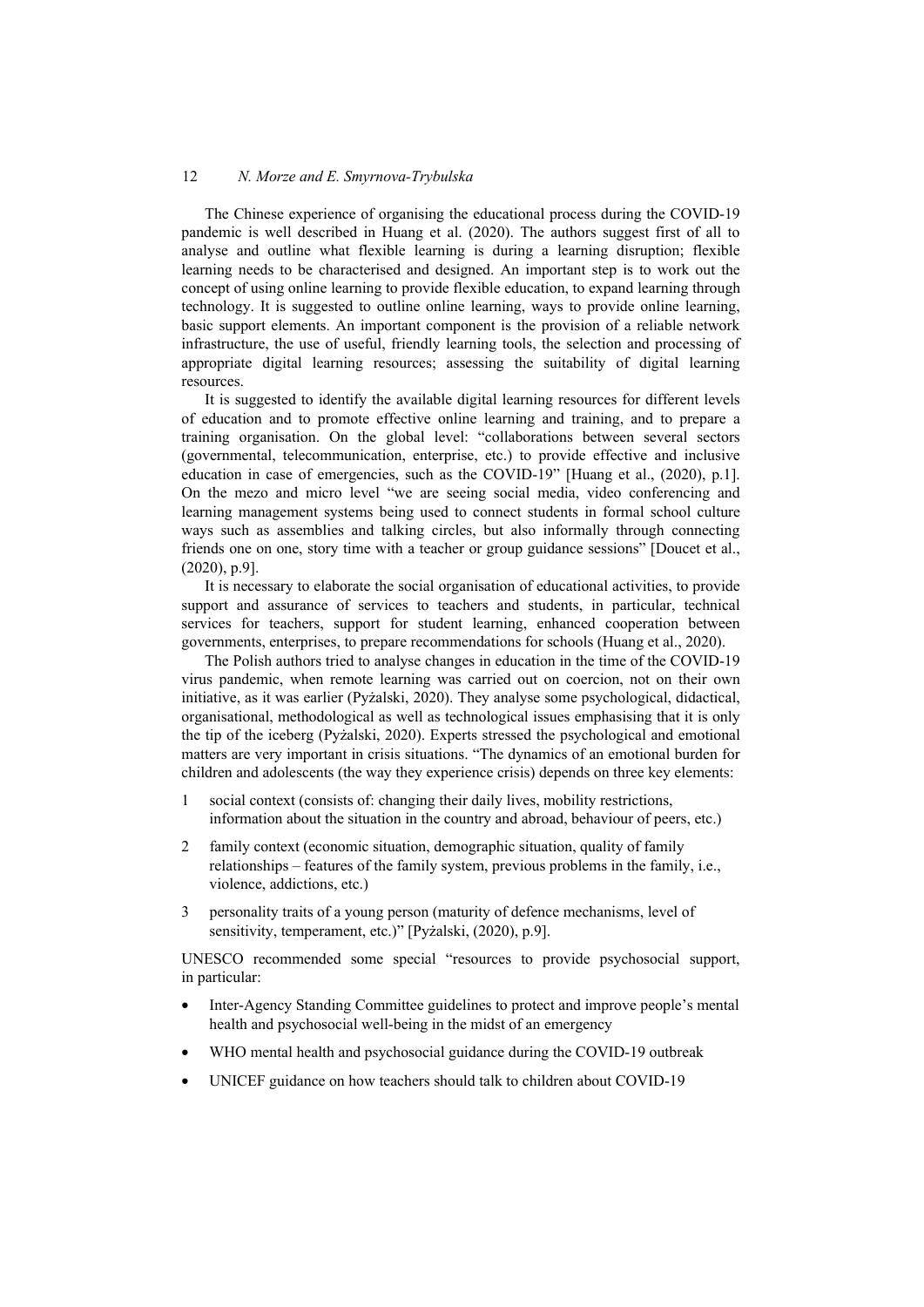• UNICEF guidance on how parents and caregivers can talk children about COVID-19." (UNESCO, 2020)

Lazreg (2016) proposes an approach to improve the analysis of social media in crisis situations in order to gain a better understanding and support of decision-making during a crisis.

Previously, the analysis of eLearning implementation in different countries, in particular in Australia, Czech Republic, Netherlands, Poland, Portugal, Russia, Slovakia, Spain and Ukraine, was deployed in (Smyrnova-Trybulska et al., 2014) conceptual aspects: analysis of legal, ethical, human, technical, social factors of ICT development, e-learning and intercultural development in different countries, theoretical model is described in detail in Smyrnova-Trybulska et al. (2015a). The next indicator and important feature of research is the new conditions, in a crisis that will bring leaders, network users, students and changes to their storage.

Experts from different countries signal new trends: the development of the specific relationships among individuals and the creation of communities in/via the internet. In particular, Issa and Kommers (2013, p.11) in their research stressed that "using social networking will create new challenges and threats to organizations and their employees as both are sharing the same concerns in relation to social networking integrating in the workplace. Social networking creates new challenges to organizations and employees in relation to privacy/security, scams/harassment, intellectual property, control and access, law/cyber-attacks, time consuming, and bullying." "Twitter for crisis communication: lessons learned from Japan's tsunami disaster" studied by Acar and Muraki (2011, p.392).

#### **3 Methodological aspects**

The practice of distance learning in most Eastern European countries has shown that 'distance learning' during the quarantine period has become a process of delivery of content, and there is almost no real learning process involving cooperation, students to perform common tasks, joint research. One of the reasons is the lack of understanding by many educators and teachers of the methodological aspects of the organisation of distance learning, not only during a pandemic and other possible global and regional natural disasters. Well-known scientist in the field of development of the theory and methodology of distance learning, Picciano (2017, p.172) emphasised that "just as no single learning theory has emerged for instruction in general, the same is true for online education." Simultaneously some theories could be more adequate to online education or their combining. One of the methodology which could successfully use in online education is "technological pedagogical content knowledge (TPACK), as a way of thinking about the teachers' knowledge they need to understand in order to integrate technology effectively in their classrooms" [Koehler and Mishra, (2008), p.3]. Experts stressed that "integrating technology into teaching is not easy. Many researchers have accounts of it either not happening, happening too slowly, or happening with no effect on teachers' or students' learning (e.g., Cuban, 2001; Dynarski et al., 2007; Ross et al., 2004)" [Mishra and Koehler, (2008), p.2]. The integration of PBL would be a good option and effective methods (Kommers, 2019) in online education in the COVID-19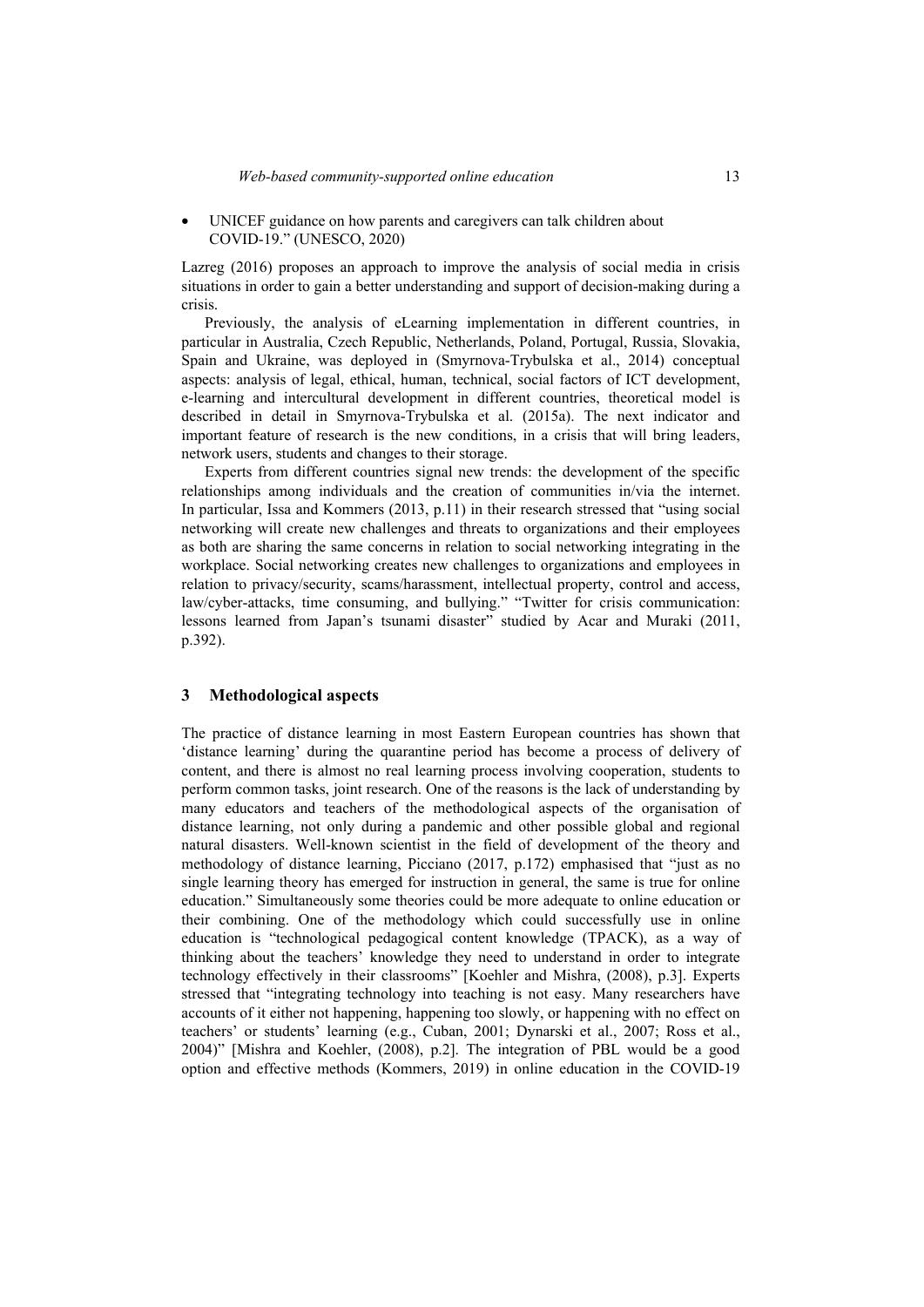time. Kommers (2019) in his research asks the three main questions about problem-based learning:

- 1 "From your current good practices, does the choice for problem-based learning (PBL) as a framework for gaming, storytelling and simulations look as an appropriate one?
- 2 What do you see as the most important steps to be undertaken before PBL can be integrated in courses throughout your organization?
- 3 What additional elements would you like to be articulated sharper in the years to come?" [Kommers, (2019), p.32] and response and comments this inquiries.

In internet education within the TPACK framework, understanding arises from multiple interactions among content, pedagogical, and technological knowledge and WBC components – environment, social media, blogs, process, methods, people, tools, apps (Figure 1), which should be flexible and compatible in the scope of cooperation and effective support aimed at online education (learning, teaching and feedback).





*Source:* Own work based on Koehler and Mishra (2008)

One such proposal for an integrated *multimodal model for online education* is provided based on a pedagogical purpose (Picciano, 2017), which could be of good use in education online in COVID-19 time. "This multimodal model of online education attempts to address the issues that others, particularly Terry Anderson, have raised regarding elements that might be needed for an integrated or unified theory or model for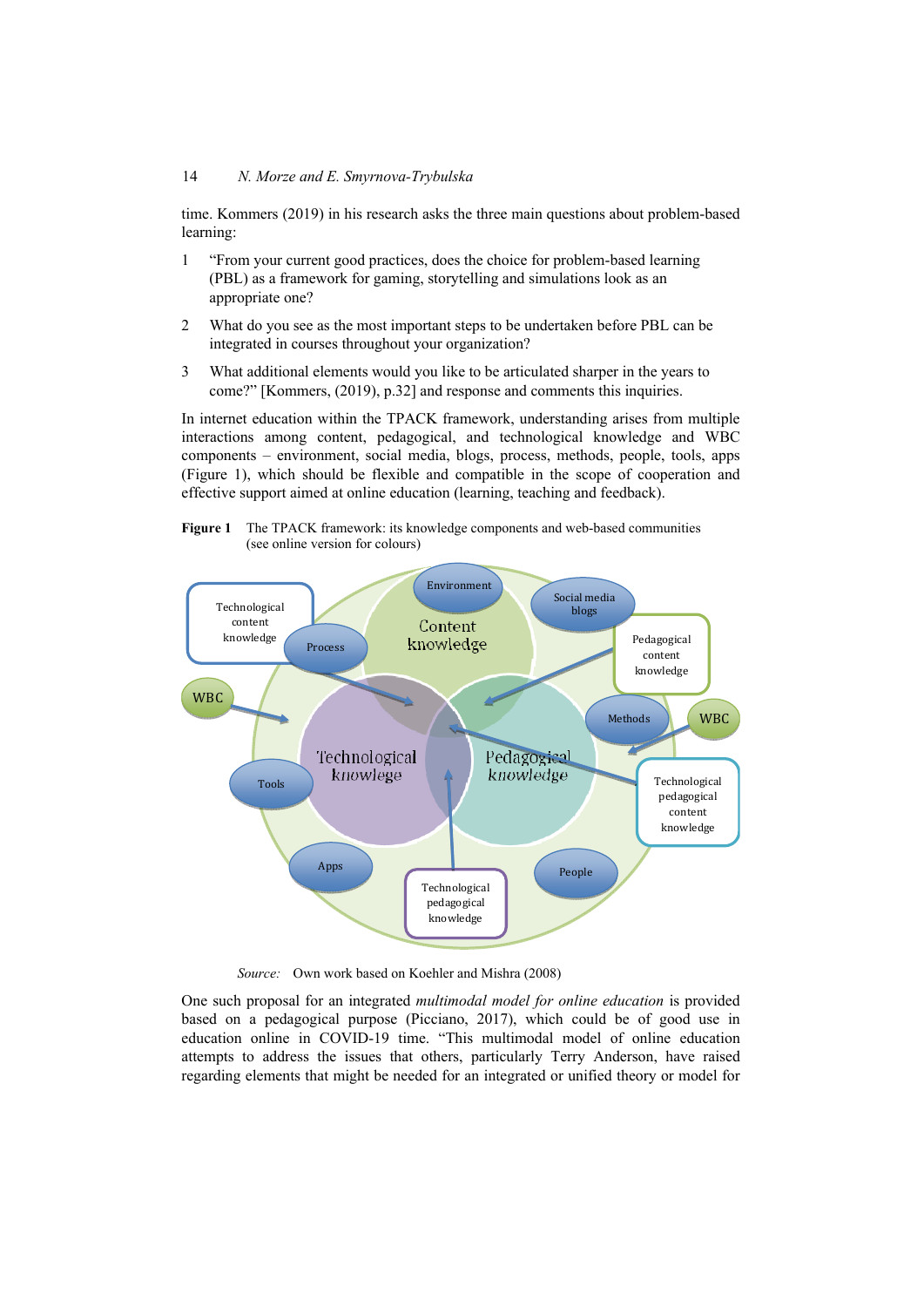online education. Whether or not this model finds acceptance is not yet clear. It is hoped that this article might serve as a vehicle for a critical examination of the model" [Picciano, (2017), p.182]. Figure 2 shows the updated multimodal model for online education, which could be successfully integrated to social media and WBCs (e.g., Facebook, Twitter, Instagram), services and offices, APPS (Google, Microsoft Teams).

However, online learning tools are only tools and should be used for supporting. For successful implementation education via internet should also fulfil other indicators, such as smart didactics, the teachers' well being, their cooperation, peer relationships and collaboration, digital inequalities, students motivations and engagement, cooperation with parents and mentors, digital competences (Pyżalski, 2020).

**Figure 2** Multimodal model for socially engaged online education (see online version for colours)



*Source:* Own work, based on Picciano (2017)

"The 'community of inquiry' model for online learning environments developed by Garrison et al. (2000) is based on the concept of three distinct 'presences': *cognitive, social, and teaching*…. While recognizing the overlap and relationship among the three components, Anderson et al. (2001) advise further research on each component. Their model supports the design of online and blended courses as active learning environments or communities dependent on instructors and students sharing ideas, information, and opinions" [Picciano, (2017), p.173].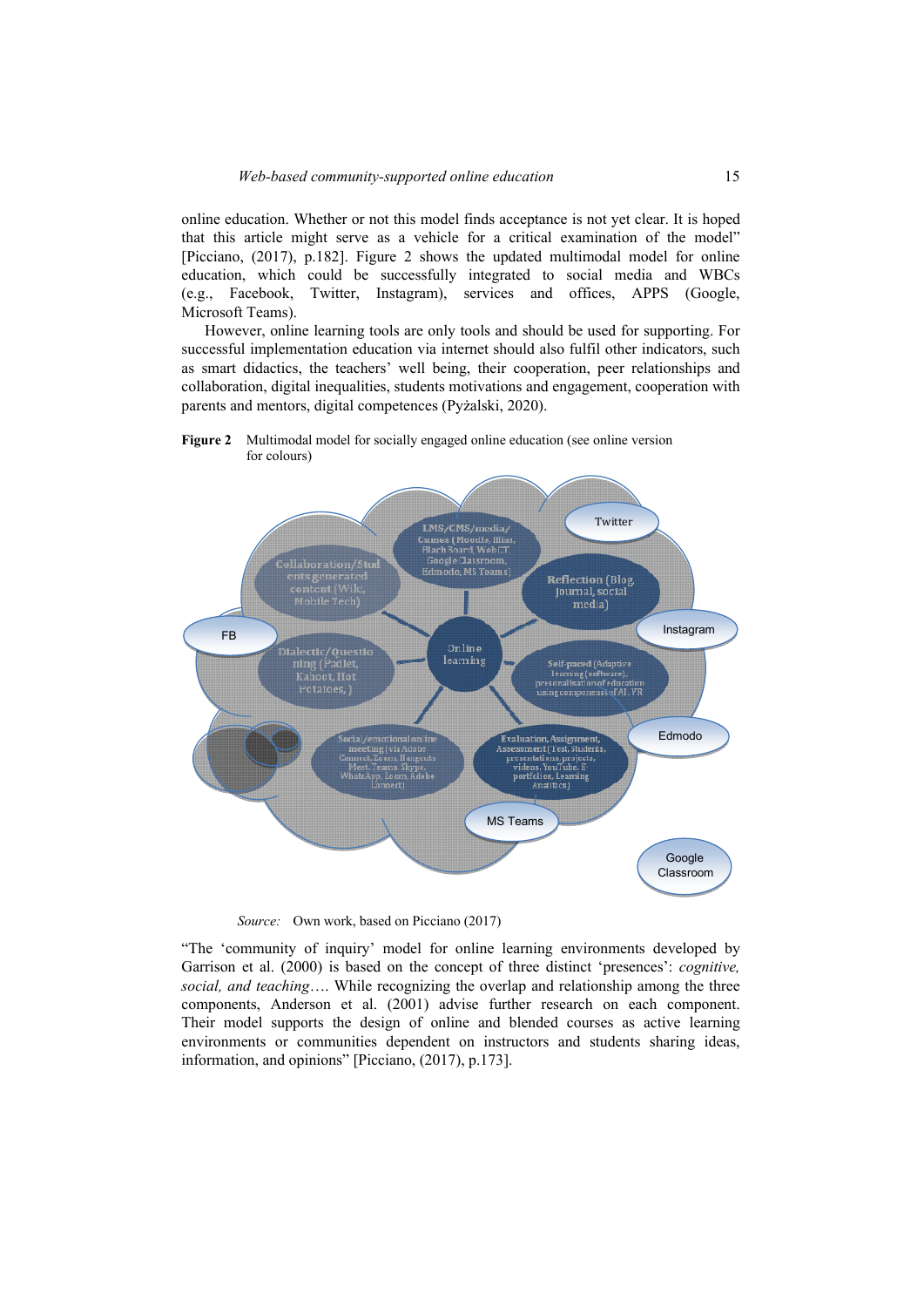This model should serve as a basis for the introduction of a successful distance learning for all participants in the educational process.

### **4 Selected international experience**

According to the multimodal model of DN, we will consider what steps during quarantine have already been taken at the level of two countries – Poland and Ukraine.

#### *4.1 Selected state-level initiatives in Poland and Ukraine*

China, where the epidemic started and where later it turned into a pandemic, responded quickly to COVID-19, in a muddle of a national cloud a platform was launched offering free digital learning resources to students in schools. Additionally, a wide range of entrepreneurs, educators, IT companies have provided a seamless process – from free Wi-Fi and student devices through innovative guidance systems to the social support of teachers and schools (https://nus.org.ua/articles/yak-vchyteli-ta-shkilni-systemy-mozhutdiyaty-v-umovah-pandemiyi-covid-19-porady-batka-pisa/).

Educational ICT policies should be established at the state level. In many countries, there are certain obstacles to its creation and implementation:

- ignorance of the heads of educational institutions of different levels (state, local, at the level of educational institutions about the essence of digital policy
- misunderstanding of the importance of implementing digital policy due to insufficient dissemination of conceptual principles of design and coverage of the results
- lack or limited resources (both material and human) for implementation
- active resistance to changes caused by the implementation of digital policy
- ineffective management in the implementation of digital policy
- misunderstanding of the negative consequences in case of non-implementation of digital policy tasks, etc.

And it was during the quarantine period caused by COVID-19 that such obstacles began to be quickly removed at all levels. This can be traced to the examples of two countries – Ukraine and Poland.

Below we provide selected data, documents, activities, initiatives initiated in Ukraine and Poland concerning the restart of the education system and educational institutions at different levels and illustrate compatible and different actions.

The Ministry of Science and Higher Education (Gov.pl Portal) published the information for the rectors in connection with the limitation of the obligation to work at the university (https://nus.org.ua/articles/yak-vchyteli-ta-shkilni-systemy-mozhut-diyatyv-umovah-pandemiyi-covid-19-porady-batka-pisa/). As well as a recommendations of the Ministry of Science and Higher Education on distance education (https://en.unesco.org/covid19/educationresponse). Due to the need to go to universities for distance learning of undergraduate and doctoral students to prevent the spread of the SARS-CoV-2 virus, the ministry published some recommendations. The website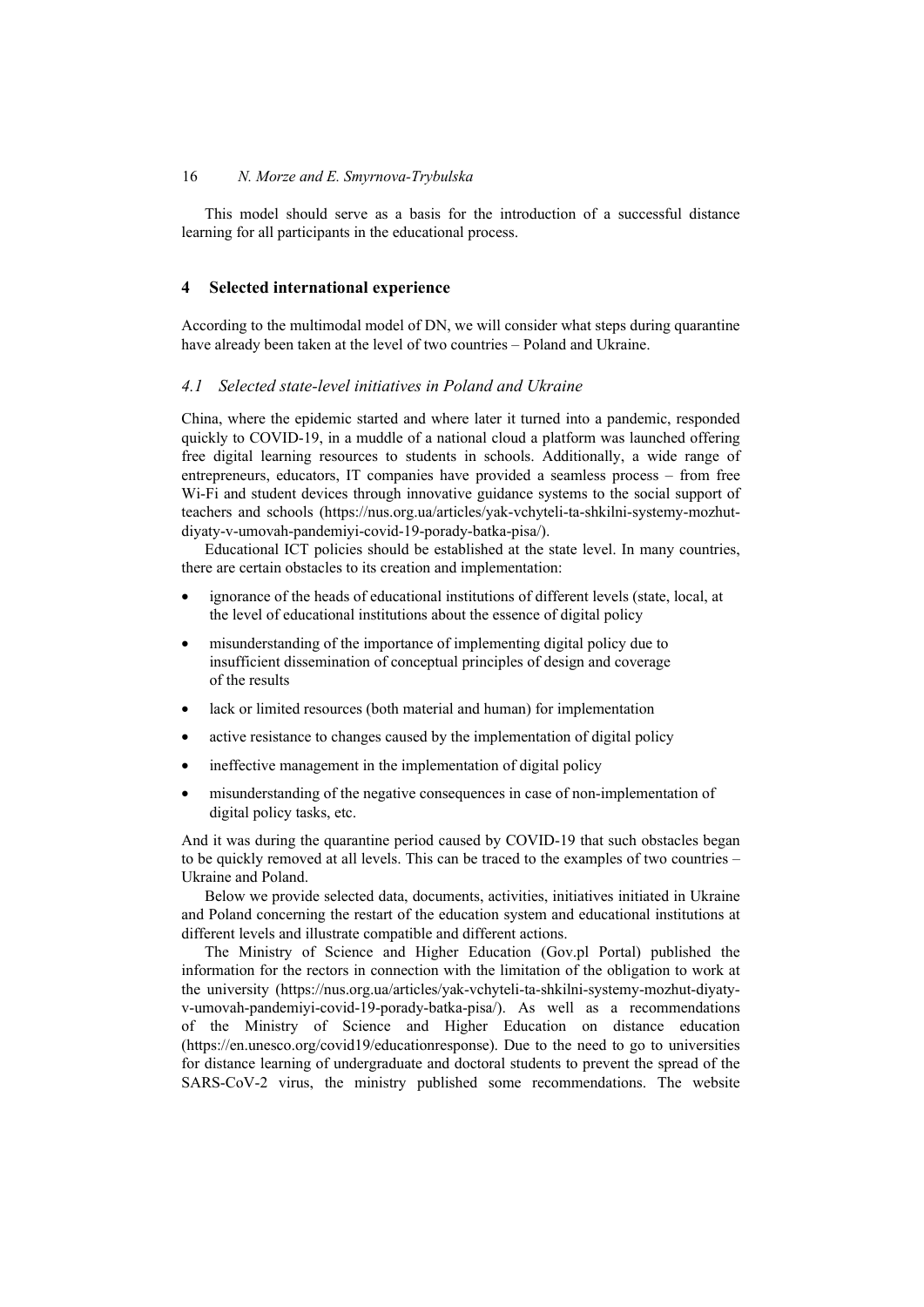of the Republic of Poland, distance classes (https://www.gov.pl/web/zdalnelekcje; https://www.gov.pl/web/zdalnelekcje/poradnik-dla-dyrektorow; https://www.gov.pl/ web/zdalnelekcje/poradnik-dla-nauczycieli), coronavirus: current information and recommendations remote lessons tutorials, directors' guide, teacher's guide basic resources, Epodreczniki.pl (see on the website and below), Ministry of Digitization, master, teach online lessons! 12/03/2020 – suspending classes in schools is a big challenge for teachers. However, this does not mean that students are doomed to a forced break in their studies.

In summary, the main recommendations are:

- "1 The use of university resources that have the infrastructure and competencies, using tools available at these universities for the remote transfer of knowledge, training materials and professionals.
- 2 The use of online communication platforms available at universities (webinars, videoconferences, virtual meeting rooms, etc.) to replace the classes traditionally held in the form of a lecture or seminar.
- 3 The involvement of existing university support structures in the creation of e-learning resources to provide assistance and advice to those with little experience in the field.

Examples of available resources for universities:

- 1 open educational resources for universities
- 2 free platforms and online applications and tools for distance education and training (https://en.unesco.org/events/distance-learning-strategies-what-do-we-know-abouteffectiveness-covid-19-education-webinar-5)
- 3 support from other universities (https://nus.org.ua/articles/yak-vchyteli-ta-shkilnisystemy-mozhut-diyaty-v-umovah-pandemiyi-covid-19-porady-batka-pisa/)."1

In Ukraine, during the period of quarantine, the post of Deputy Minister of Digital Development, Digital Transformations and Digitization has been introduced to all ministries by the decision of the Cabinet of Ministers; on the initiative of the President and the Cabinet of Ministers of Ukraine, a national online platform on digital literacy (https://osvita.diia.gov.ua/) was started. There was introduced a project for the 5–11th grade students from all over the country. As part of the 'all-Ukrainian school online' project, lessons in 11 subjects will be broadcast by Ukrainian TV channels and the YouTube channel of the Ministry of Education and Science. The Ministry of Education together with the Ministry of Digital Transformation of Ukraine has created an initiative group of IT specialists and educators to create an index of the digital readiness of educational institutions for the development of a standard of digital competence of the citizens and educators, for the purpose of shaping the digital culture among citizens and primary school teachers a special educational channel on YouTube has been launched, a state educational platform for primary and secondary schools has been created, there have been amended the regulations on the organisation of distance education of 2013, considered ways to implement at the state level self-assessment tool for the use of digital tools in secondary education – SELFIA, which will be used for the purpose of analysing the quality of distance learning by the Committee for Education Quality Services,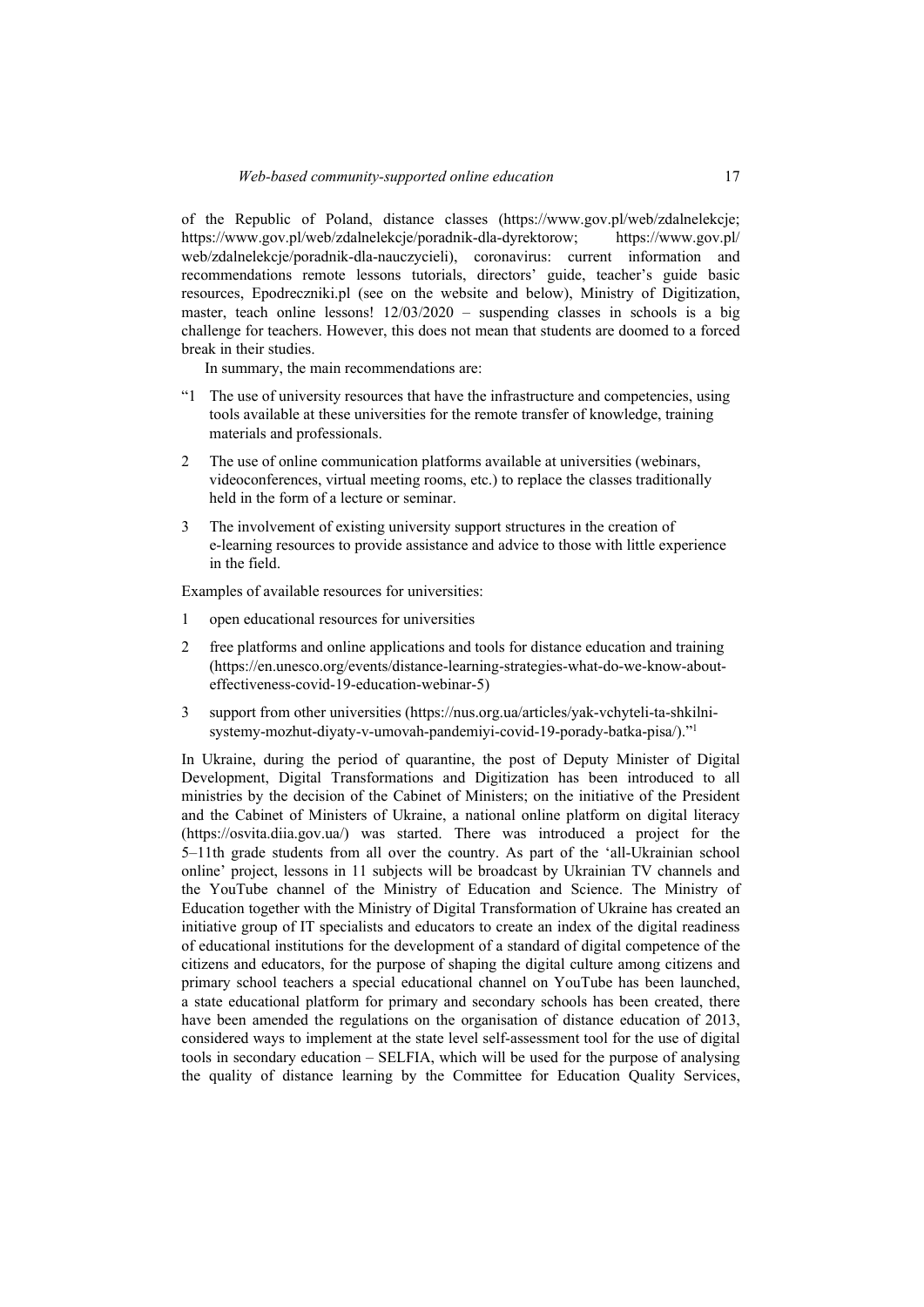a survey was conducted among high school students, teachers and parents on distance education, developed regulations on the academic integrity of students and teachers in the use of distance learning technologies, the Ministry of Digital Transformation created and maintained a site to help teachers to organise distance learning (https://thedigital.gov.ua/ news/servisi-distantsiynogo-navchannya-dlya-vchiteliv).

# *4.2 Initiatives at the university level in Poland and Ukraine*

All initiatives for the digital transformation of higher education should focus on the digital transformation of the educational process.

The ministry also asks the rectors to support, as far as possible, "education departments in their area in preparing online training courses. A support centre at e-learning@opi.org.pl has been set up to support the university in distance education. The help centre is open 8–20 AM throughout the week."2

Most universities in Poland practically immediately implemented online learning using previously available tools, first of all, the Moodle, BlackBoard, Illias, WebCT LMS distance learning support systems and other tools. Below we have provided some examples of initiatives of selected universities and activities aimed to implement the new form of education entirely online. Initiatives at university level In Poland higher education institutions have long been using e-education and delivering blended learning. But it was just support by that time. In the face of a pandemic, training has almost completely shifted to the web.

The Ministry of Science and Higher Education has worked out recommendations that can be useful and successful for universities. Universities are encouraged to introduce and/or intensify some additional educational activities to support the online learning process, including:

- 1 Conduct a "university-owned analysis of e-resources and make available online selected courses and e-learning materials that can show examples of good successful distance learning materials.
- 2 In the case of exchange of courses and open electronic resources, it is advisable to specify licenses in a simple manner [for example, common creative  $(\frac{(\text{https://creativecommons.org/licenses/by/10.100/10.100}gt{https://creativecommons.org/licenses/by/10.100/10.100/10.100}gt{https://creativecommons.org/licenses/by/10.100/10.100/10.100/10.100}gt{https://creativecommons.org/licenses/by/10.100/10.100/10.100/10.100/10.100}gt{https://creativecommons.org/licenses/by/10.100/10.100/10.100/10.100/10.100/10.100}gt{https://creativecommons.org/licenses/by/10.100/10.100/10.100/1$ materials in accordance with copyright principles.
- 3 Using the http://www.navoica.pl platform belonging to the Ministry of Science and Higher Education. This tool allows you to create and host online courses and training materials (http://www.gov.pl/web/nauka/rekomendacje-mnisw-dotyczaceksztalcenia-zdalnego)."

The ministry also asks the rectors to support, as far as possible, "education departments in their area in preparing online training courses. A support centre at e-learning@opi.org.pl has been set up to support the university in distance education. The help centre is open 8 AM–20 PM throughout the week." The University of Silesia (US) during the period of quarantine shared the *e-learning* web service (https://www.koronawirus.us.edu.pl/ e-learning), which includes a lot of useful information and tools prepared by the University of Silesia for effective implementation of e-learning, access to databases, and tips for pursuing distance learning, for example: how to get started; e-learning tools recommended by the university, e-learning tutorials, e-learning support tools, the way to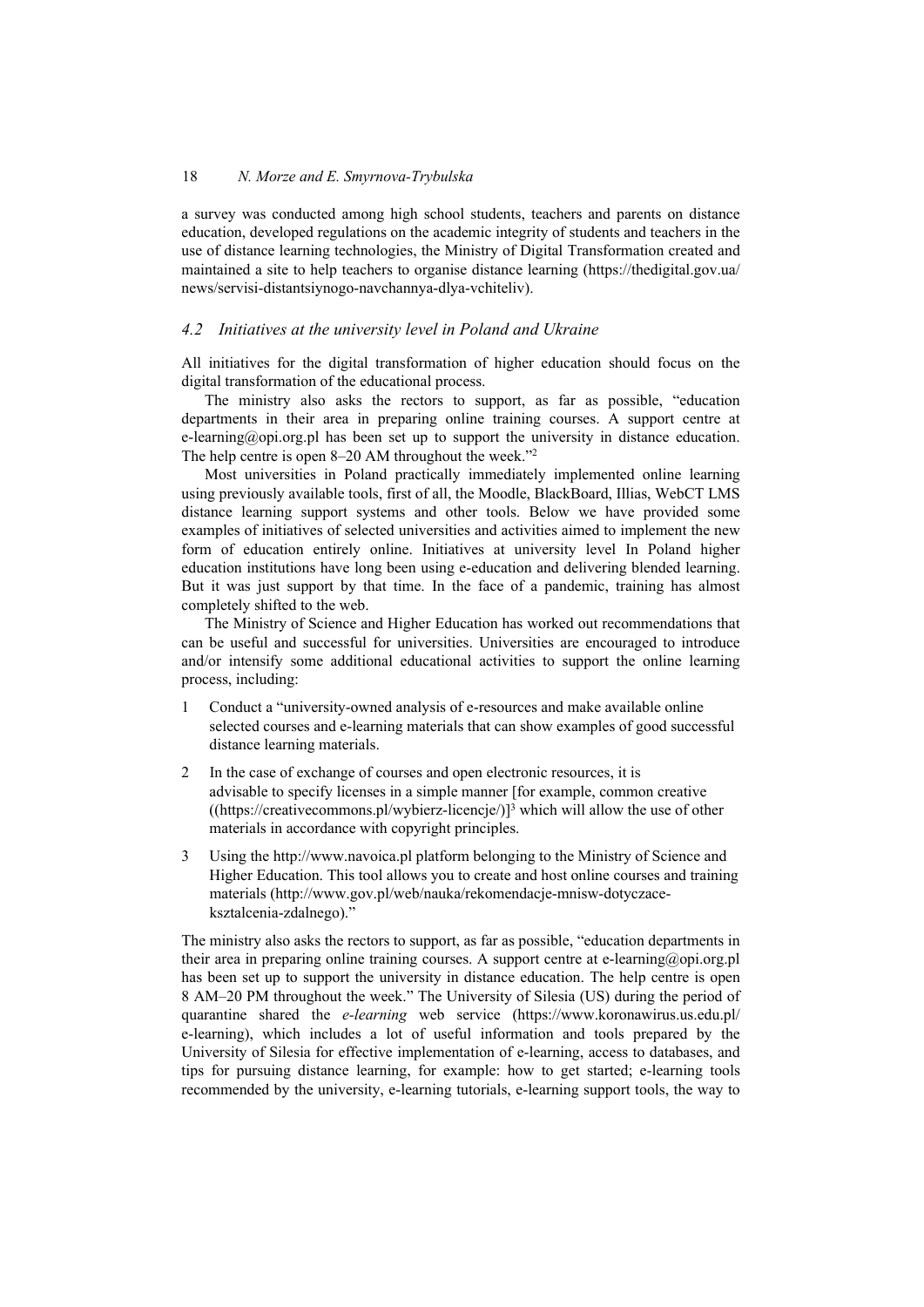implement remote education, electronic databases, online materials UŚ TV, distance learning centre, Silesia University Training Center, e-learning FAQ and e-learning copyright. The University of Silesia Distance Learning Center provides support for distance learning for all academic teachers and students of the USA  $(\text{https://el.us.edu.pl/cko/?page id=1492}), e.g., a lot of video tutorials and instructions:$ Moodle – video tutorials, how do you find the platform of your faculty?, How do I enter the teachers' platform? How to book a course? How to get started with the course? Most universities, e.g., Pedagogical University of Krakow (PUK), Warsaw School of Economics (SGH), Warsaw University of Technology, Bialystok University, University of Technology in Gdansk (PG) in the first week of the quarantine ran the global use of LMS systems and other tools for global support of conducting all online courses and modules. Generally, Polish universities use first of all the Moodle system as well as other LMS systems such as Blackboard, Illiasias, WebTutor. Other proprietary tools are also allowed as well as applications such as Zoom, ClickMeeting, MS Teams, Skype etc.

Below presented are selected initiatives at the level of higher education institutions in Ukraine.

Most universities have prepared regulations to organise distance learning and conduct all classes using digital tools. Some universities have so far built a distance learning system based on the use of LMS (Boris Grinchenko Kyiv University, Kherson State University, Ternopil National Pedagogical University and NUBiP), which allowed the whole school to easily switch to distance learning, as most study materials (presentations, video, tasks for individual and project activities) had been already placed in the relevant LMS system allowing the teachers and students to gain experience in its use. Such a system included a system of assessment of knowledge, skills and competencies, providing the teacher with the electronic gradebook and elements of formative assessment. Most Ukrainian universities use LMS Moodle.

The following tools were used to organise video communication and webinars at most universities (BGKU, Ternopil National Pedagogical University, Kherson State University, Kharkiv National University VN Karazin and NUBiP): Hangouts Meet, Skype, Webex, Google Classroom, Zoom, etc. For many universities, the situation with the introduction of quarantine has become a catalyst for the creation of e-learning courses, which stimulated teachers to fill the LMS system (Kherson State University, Kharkiv National University VN Karazin and M.P. Drahomanov National Pedagogical University).

#### *4.3 Level of secondary education*

Secondary education in Ukraine and Poland, as in most European countries, was not ready to translate the learning process into distance learning. The main reason is that Ukraine has not yet had a state educational policy in the field of digitalisation, such a policy of digital transformation is absent in the vast majority of secondary schools. Confirmation of this conclusion is the results of a survey conducted in Ukraine in April 2020 by the Committee on the State Service for Education Quality.

Ruslan Gurak (Ukraine, Kiev), Head of the State Service for Education Quality noted that there was conducted "a survey of the State Service for Education Quality reaching a total of 180 thousand respondents: 100,000 – parents, 40,000 students, 37,000 teachers, 3,343 – school directors. Among questions in proposed survey were: *question 1: what*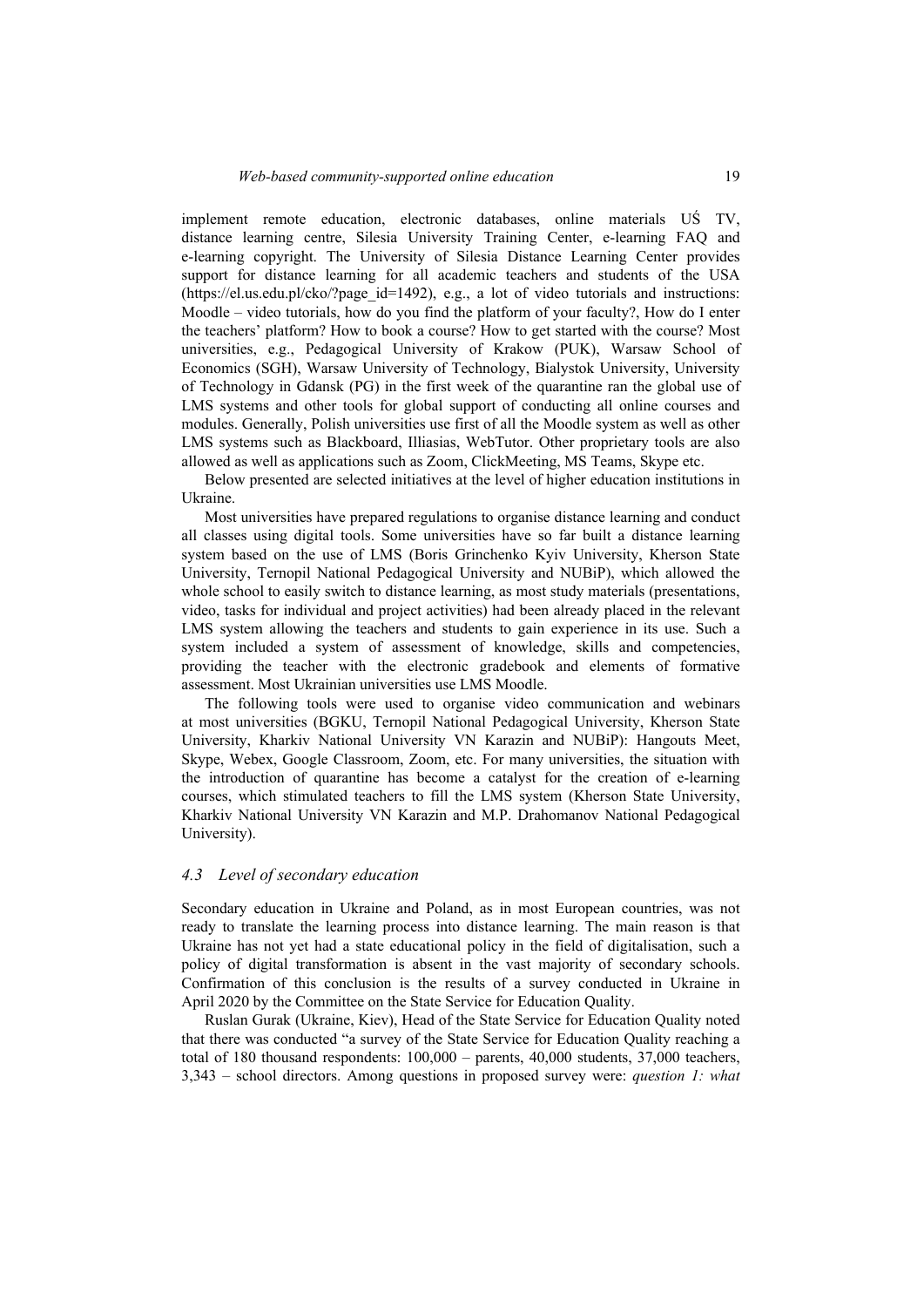*tools do the teacher use during distance learning (9–11 grade answers)*, more often answers are: Viber; Google Classroom; e-mail; Zoom; TV. *Question 2: has the teacher-student communication been established during the day-to-day teaching?* (2) 61% – all teachers communicate in different ways. Only 20% of individual teachers communicate; 13% of communication with teachers is through the class teacher; 3% – communication does not occur; 2% – teachers communicate with students through the class leader; *question 3: how do teachers provide teaching material?* The answers are: 41% of students-teachers submit a list of paragraphs of the textbook and self-study materials, 18% conduct online lessons, 13% carry out individual assignments and tests, 8% – submit homework only; *question 5: did the distance learning on the level of knowledge?* Answers were: 52% – nothing has changed; 27% of some items improved, some of them got worse; 17% – knowledge gain has improved; 14% – knowledge deteriorated. *Question 6: what exactly does not suit in DL?* Among answers are: unsatisfactory specifications; non-variability of criteria for evaluation of completed tasks; I feel a decline in my own knowledge; the level of motivation to study decreased; teachers do not adhere to the class schedule; I lack communication with teachers, classmates; *question 7: the time the teacher spends preparing for the training during quarantine*. Answers were: 2% – less; 36% – more; 46% – much more; *question 8:* was directed to parents: *has the educational load on the child increased:* answers were: 38% – yes; 29% – partially; 27% – no; 6% is difficult to answer; *question 9: the main problems that arise in the process of distance learning*. The received answers are:  $60\%$  – it is difficult to motivate a child to study;  $25\%$  – find it difficult for a child to learn a new topic;  $10\%$  – the teacher does not explain new topics;  $5\%$  – no gadgets" (Gurak, 2020).

As we see, 60% parents said that it is difficult to motivate a child to study; 67% – *the educational load on the child increased*.

To create an educational policy in any country requires an analysis of the real state of the educational process of the educational institution and the solution of the following tasks:

- clear formation of a common vision of digital policy in educational institutions, creation of an appropriate working group that will develop a strategic digitalisation program
- synergy of seven components: leadership; management of an educational institution; curricula and the system of assessment of educational achievements of students; professional development of teachers; ICT; research and evaluation; resource provision
- availability of a library of resources to support the development, implementation and improvement of educational policy with the ability to add own resources: development plan, estimates, monitoring plans, etc.
- openness and transparency of group work and communication in the preparation of documents4.

Digital educational policy has an impact on the education system as a whole and directly affects the activities of all participants in the educational process: teachers, students, administration, etc.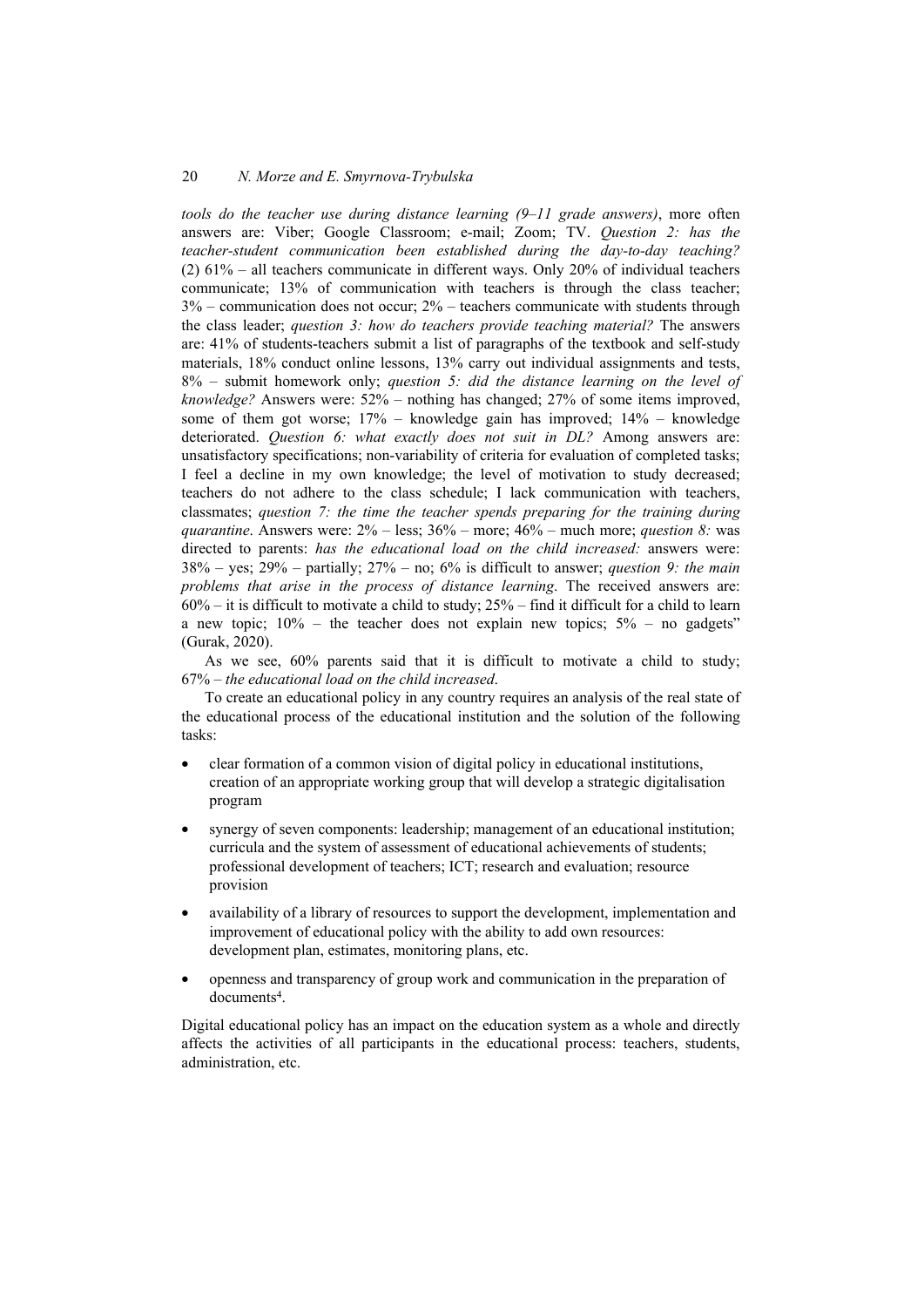From the point of view of the analysis of the activity of secondary education institutions, i.e., the main step, which precedes the development of ICT policy, the SELFIE tool [SELFIE (n.d.) should be considered relevant], the use of which is, in our opinion, a necessary condition for the establishment of educational policy in the field of digitalisation of educational process.

SELFIE is seen as a tool for self-reflection of the educational institution by promoting the use of innovative educational technologies. It is designed to help educational institutions effectively implement digital technologies in the educational process. With its help, you can comprehensively analyse and draw sound conclusions about the results of the entire team, identify problems and outline further development. One of the main features of SELFIE is that it helps to set priorities for ensuring the quality of the internal educational environment. Thanks to this resource, you can get information from students, teachers and school administration about how digital technologies are used in a particular educational institution.

Designing future changes through the use of SELFIE is possible only if the interest and joint action of all participants in the educational process. SELFIE is just an additional tool for meaningful hard work called 'digital educational transformation'. Through reflection, subsequent discussion and planning, it is possible to form a common collective vision of the future educational policy of the educational institution.

The experience of many educational institutions in Europe has shown that the use of SELFIA and in-depth analysis of the results of self-analysis, allows you to properly select tools and services for distance learning, set up an effective communication system between all participants in the quarantine.

The most important criterion for choosing tools for the organisation of distance learning should be compliance with the set methodological objectives, i.e., the extent to which a particular service or resource allows to achieve the expected learning outcomes in the distance format. It is also desirable to consider the versatility of these tools to reduce the number of different platforms used for training. When comparing several tools, it is worth considering the clarity of the interface for both teachers and students. At the same time, it is important to take into account the possible special needs of students and the principles of universal availability of software. When learning with personal devices, you should consider the variety of these devices and choose the resources that are most suitable for different platforms (personal computers, tablets, Apple mobile devices, android, etc.).

Young people, students should feel that they have contact. They cannot be bored and given to themselves. Peachey (2019) practical guidelines for reformatting your teacher workplace online:

- working with a webcam
- your workspace
- work with sound
- provision of technical support
- working with text chat
- working with couples and groups.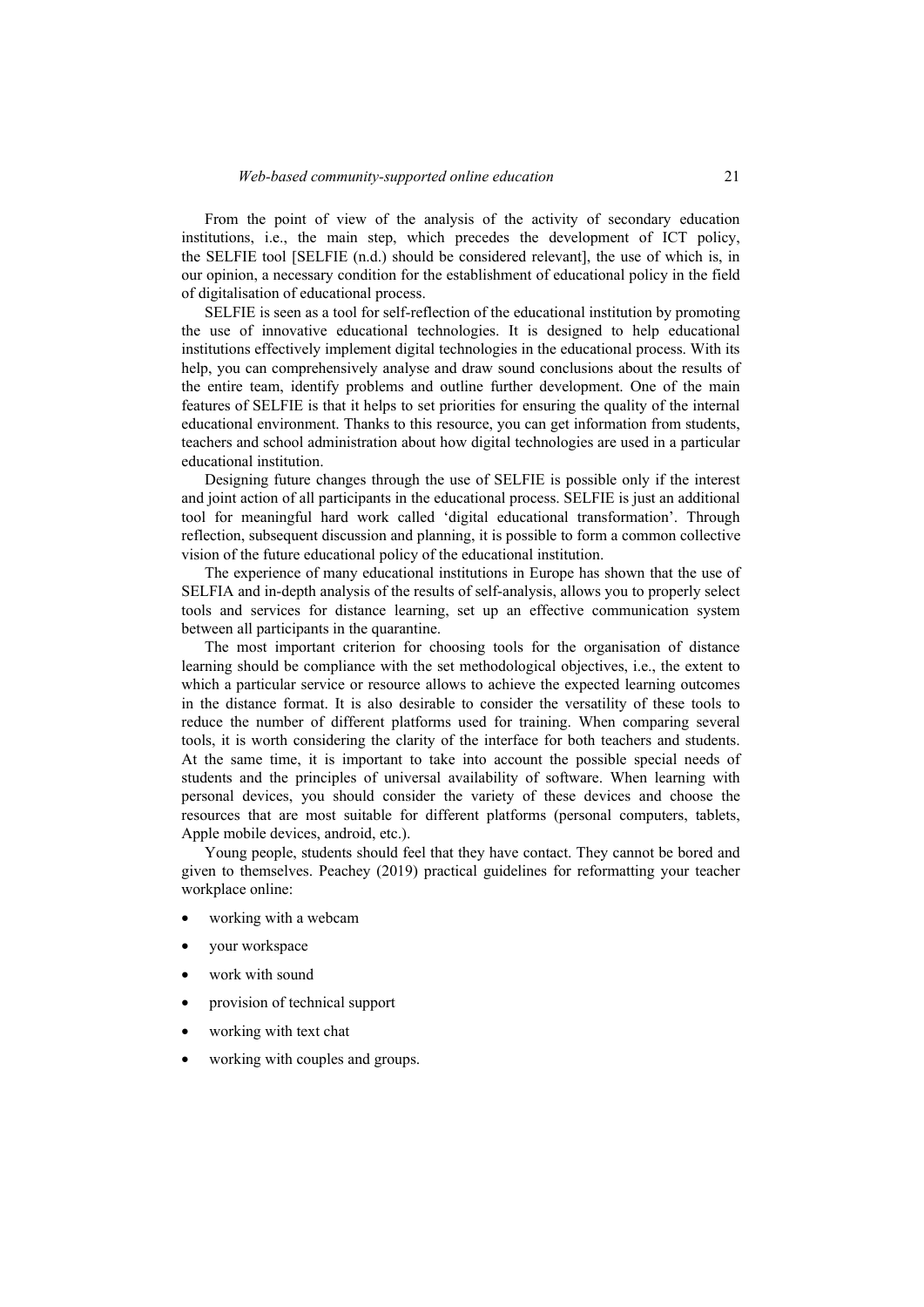When introducing distance learning in secondary schools, one of the main problems was the organisation of interaction of all participants in the educational process, which is one of the most important factors in the successful functioning of any school community.

For any teaching, communication is an integral part of the pedagogical process. Its effectiveness depends on the level of communication, and distance learning is no exception. The interaction between students and teachers in distance learning takes place within an artificially created communicative space. The communicative space presupposes the formed situation of interaction, in which there is a place, time and mutual desire for communication, aimed at achieving the goals of the learning process. In the conditions of distance learning, this process is more complex, generated by the need for joint activities, perception and understanding of others in cyberspace. The difficulty of distance learning is not only to stimulate students to inner work, but also the ability to develop a dialogue that allows students to express a variety of proposals. The main purpose of communication is to involve and motivate participants to learn. The main forms of online communication: video conferencing, forum, chat, blog, e-mail, questionnaires, social networks, instant messaging services and mobile applications such as Viber, etc. How to technically organise distance learning, keep the balance of theory and practice, different types of tasks and at the same time capture students? Oksana Pasichnyk, a teacher of computer science at Lyceum Sikhivsky, a participant of the working group on development of the state standard of education for NUSH, said this during a broadcast on the website of the New Ukrainian School. Among the main recommendations there are: don't be afraid to experiment; the tools that are offered just need to get started; clearly state which of the selected and offered resources are mandatory and which are optional. Balancing time for online classes and time for individual exercises. There should be no child overload; three theses that will help in structured approach to the formulation of tasks: "the less – the more, the less – the better." It is not necessary to burden students with all possible online resources on students; "who works – he learns"; "we learn not only from experience, but from reflection" (Pasichnyk, 2020).

"Broadcasting video lessons on television is a great help. However, the teacher may say that these lessons do not coincide with his schedule. And that's another factor we can't change." The author advises "to release something that cannot be changed. If possible, great. If this is not possible, you should stop using your resources. Otherwise it will be difficult to work productively further. If the child does not have access to electronic resources, then she learns from the textbook and re-educates after the training is resumed. Unfortunately, this is still the only possible option" (Pasichnyk, 2020).

Tutor Taras Pavlov in his blog, draws attention to the fact that "now, in the educational community, there is a lot of talk about form and very little about the essence. Many articles on how to set up online – and no articles about what it's all about."<sup>5</sup> He analyses and provides specific examples of problematic situations that are generalized. In particular: "problem  $# 1$ : without the help of teachers, children often (not always) do not understand in which direction to develop; issue # 2: teachers are responsible for the knowledge of children, and it is important for them to understand what is happening at the moment; issue  $# 3$ : the program must be mastered. And for some reason it doesn't."6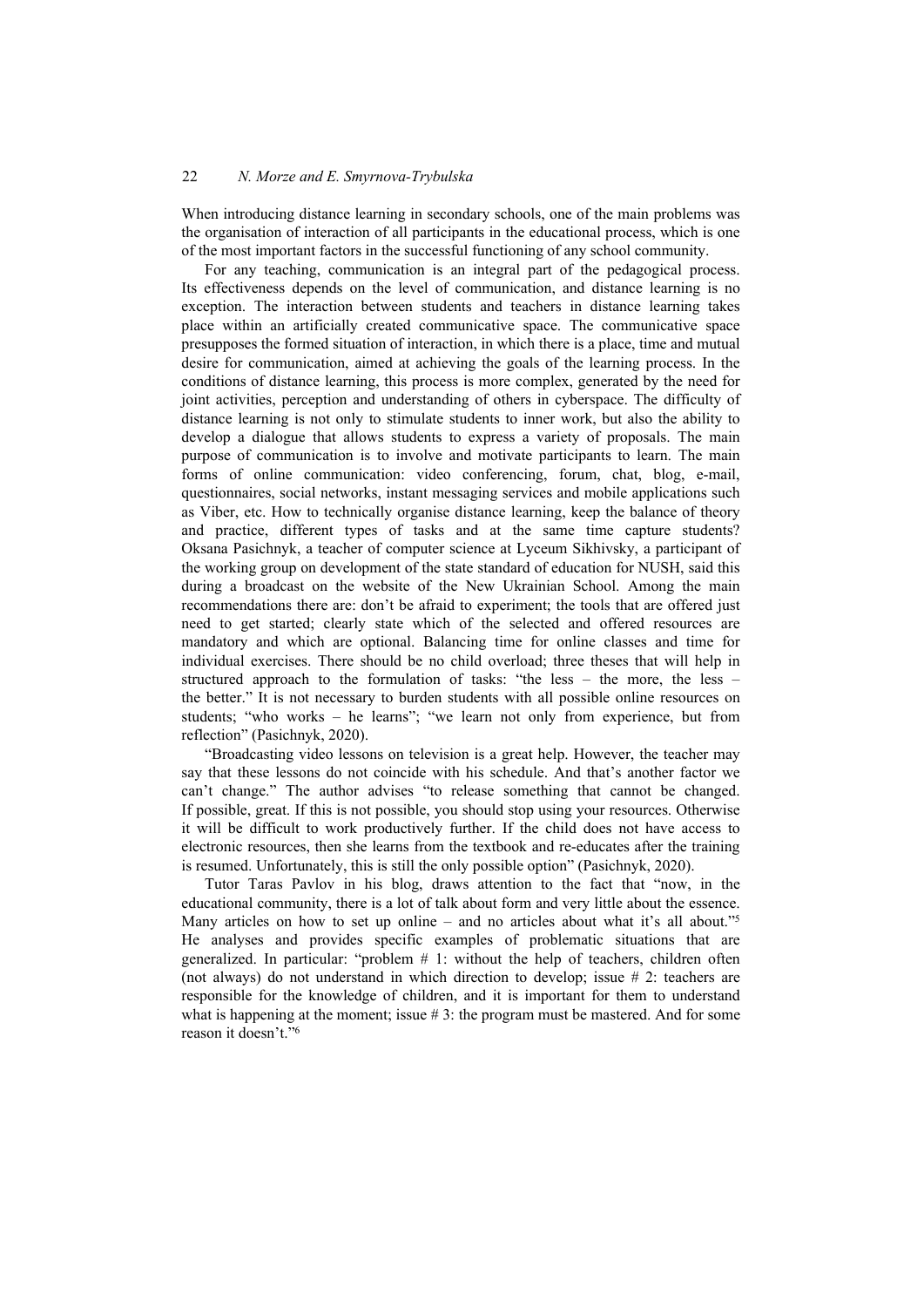



*Source:* COVID-19 educational disruption and response (https://en.unesco.org/covid19/educationresponse)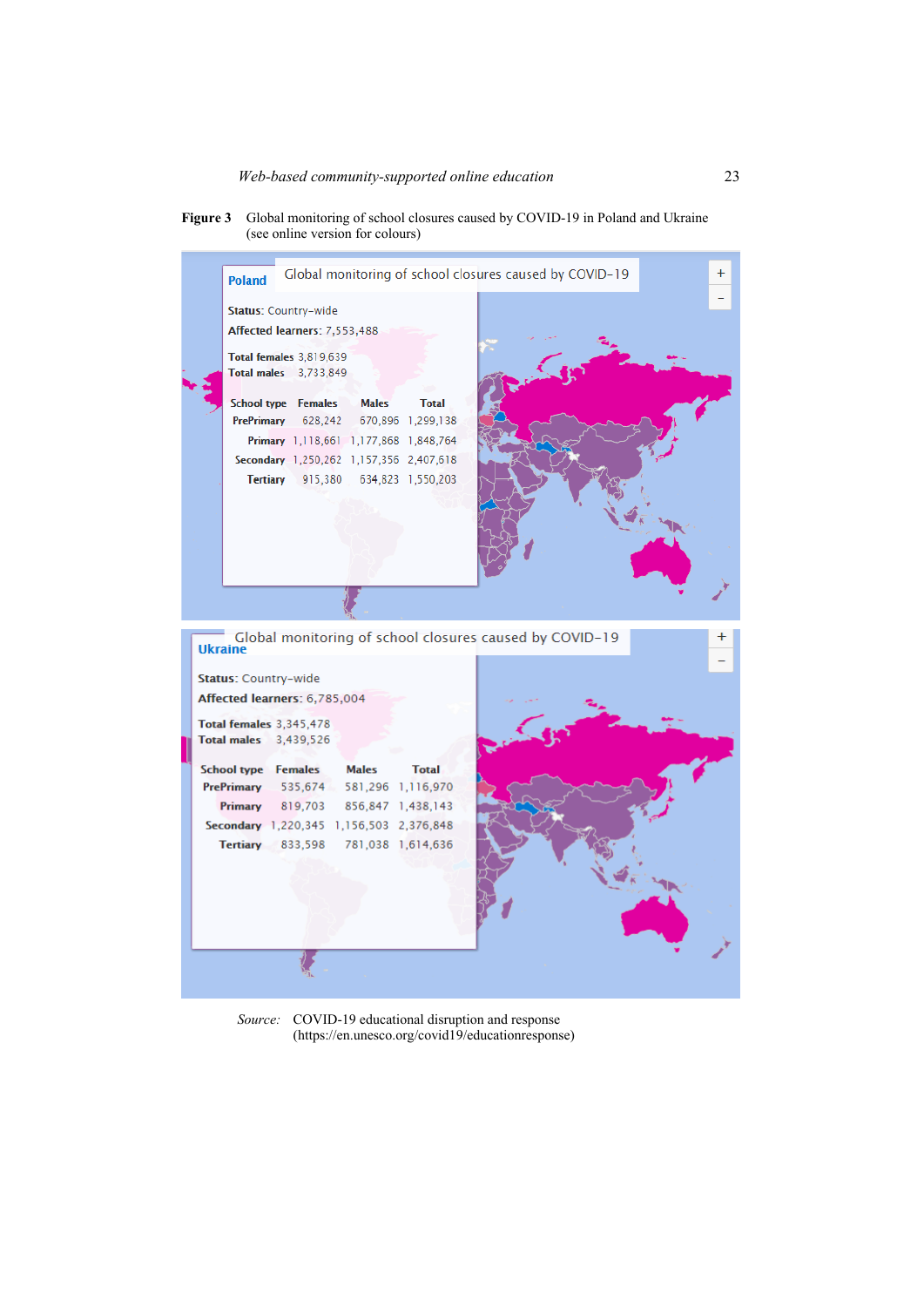The situation, excellent as well as difficult, challenges of online education in secondary school are best exemplified by the comments in blogs, conducted by educators, tutors, mentors. The reflection of the teacher of the year Przemysław Staron from Poland7, correlated with opinion of Ukrainian tutor and educator Taras Pavlov who in his blog emphasises that education is about gratitude and motivation, not constant assessment and demand. Pandemic time is a test of empathy. Classes online require more time and engagement than in the traditional form, emphasised by many teachers and educators. Teachers and students trapped in their homes, often with their own children, have to teach lessons through Librus, the latest e-learning platforms, online meetings classes on Zoom or Microsoft Teams while supporting your children in distance education. And this is a great challenge that must also be analysed and researched by scientista and methodologists.

Among the tips, the author points out and recommends that "tasks should now be thought out as clearly and clearly as possible." With children it is also very important to get feedback from your children and understand who they are now. Respond deeply and help if needed. COVID-19 impact on education and global monitoring of school closures caused by COVID-19 in all countries, and in particular in Poland and Ukraine shared in Figure 3. The data is dynamically updated.

We agree with other experts that "in the face of the current needs of online education during the epidemic and its future development, the government should play multiple roles in policy guidance, overall coordination and effective supervision, etc." [Huang et al., (2020), p.37].

### *4.3.1 Selected digital tools and methods recommended in online education*

MOOCs could be very useful for all categories of students. A part of MOOCs could ensure the certification that can useful in credit of modules at the educational institutions. Well-knows services (Coursera, Khanna, Udemy, EdX, Alison, Canvas Network, European Schoolnet Academy, Icourses, Future Learn, others) opened a lot of courses for learners and users around of the worlds free of charge. In Poland use of the Navoica (http://www.navoica.pl) MOOCs platform belonging to the Ministry of Science and Higher Education. Prometheus – is the Ukrainian public project of mass open online courses (MOOC).

Some other recommended tools included based on open sources publications, our experience and UNESCO proposals (https://en.unesco.org/covid19/educationresponse/ solutions):

- *digital learning management systems* (Moodle, Illias, BlackBoard, WebCT, Google Classroom, Edmodo and MS Teams)
- *classtime* (Padlet, Office 365 and GSuite)
- *systems built for use on basic mobile phones* (Cell-Ed, Eneza Education, Funzi, KaiOS, Ubongo and Ustad Mobile)
- *collaboration platforms that support live-video communication* (Dingtalk, Lark, Hangouts Meet, Teams, Skype, WhatsApp, Zoom, Adobe Connect and Viber)
- *comics* (StayBoardThat and MakeBeliefsComix)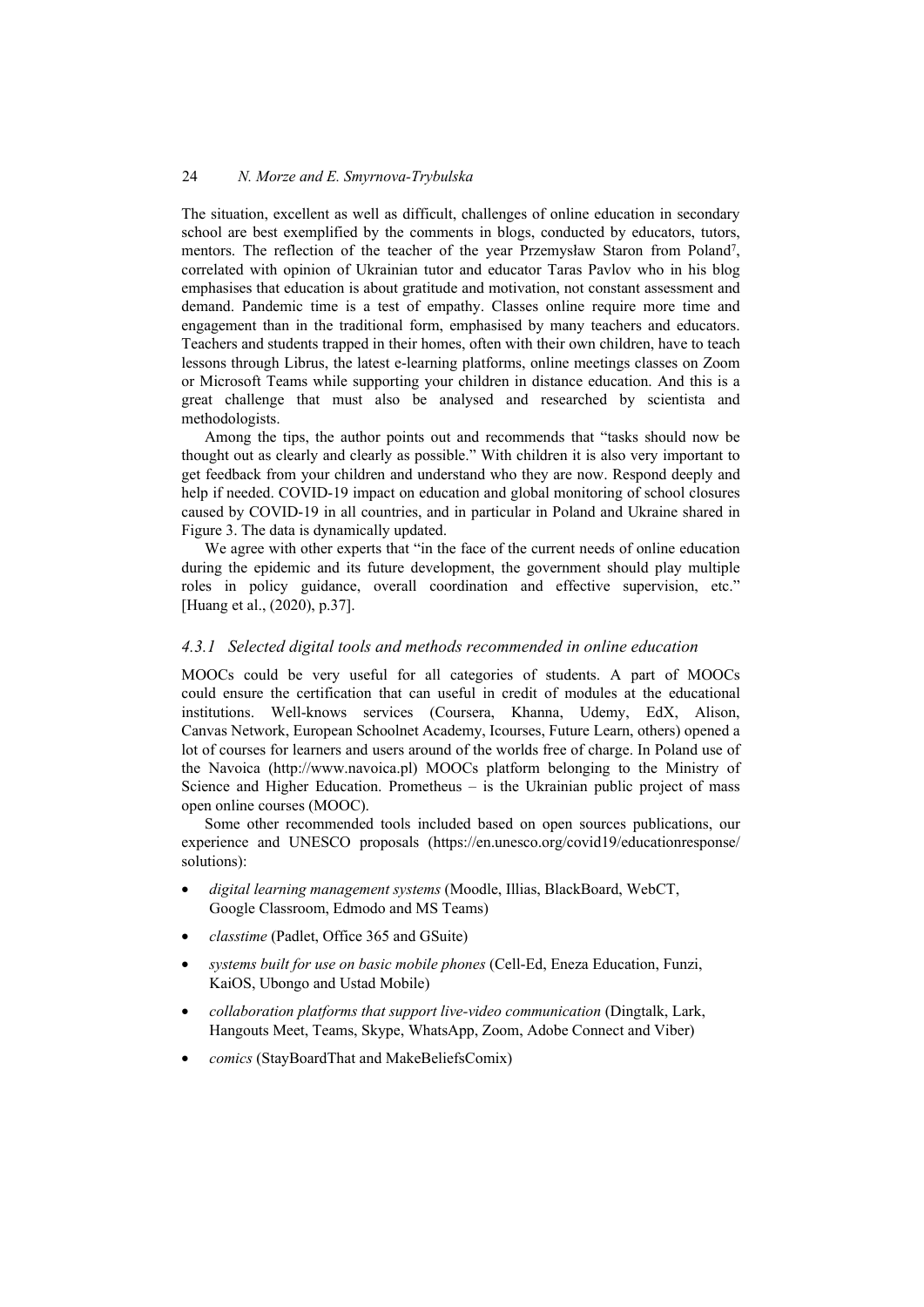- *video editors, screencast recording* (OBS studio, VideoPad, ACDSee, HyperCam, Magisto, Rocketium and Stupeflix)
- *multimedia maker content* (Powtoon, Prezi, MS PowerPoint, Impress, Slideful and Emaze)
- *imagemaker* (HyperSnap and Animoto)
- *impressions diary* (Blogger).
- *questioning, interactive board* (Padlet, Kahoot, Hot Potatoes, Quizziz, Kahoot and Quizlet)
- *create your own game program* (scratch) [how to technically organise distance learning – a step-by-step guide (https://nus.org.ua/articles/yak-tehnichnoorganizuvaty-dystantsijne-navchannya-pokrokova-instruktsiya/)].

ZOOM – an application for online video lectures with a possibility of displaying/sharing the screen content, recording, lecturing, checking, testing and presenting with the use of the board.

Overall, video material is considered by many researchers and educators to be the most inherent and effective form of teaching didactic material. Articles (dos Reis et al., 2018; Smyrnova-Trybulska et al., 2015b) provide a detailed analysis of video features, properties, features, and conditions of effective use, tools for framing videos. Creating an online community through video sharing and the 'WeTube' in YouTube was researched by Rotman and Preece (2010).

This study (Ozan and Ozarslan, 2016) "looks at student behavior while watching online video lectures to understand students' preferences. [....] The main results show that there is a tendency to fully watch video lectures in interview style. In addition, the percentage of browsing behavior was completely higher in shorter videos, and a tendency for long video lectures to be searched through search." According to the researchers, "the characteristics of the review were also influenced by the characteristics of the lecturers. The frequency of women's full lectures was significantly different from that of men in favor of women, as well as in FullScreen mode. In addition, students who had fully watched online video lectures had higher scores on the final exam than others. The analysis can help those who plan to optimize online video lectures in e-learning programs" (Ozan and Ozarslan, 2016).

What should be taken into account is different modes of learning – synchroneous, asynchronous, blended and selected adequate tools.

"It exists in two main temporal forms:

- synchronous, comprising of same place <-> same time, and different place <-> same time models
- asynchronous, comprising of same place <-> different time, and different place <-> different time models (Boston, 2004).

Principle models and corresponding features of communication are:

• the communication tools, identified for analysis (Hart, 2015) have been subjected to typology according to the featured activity profile.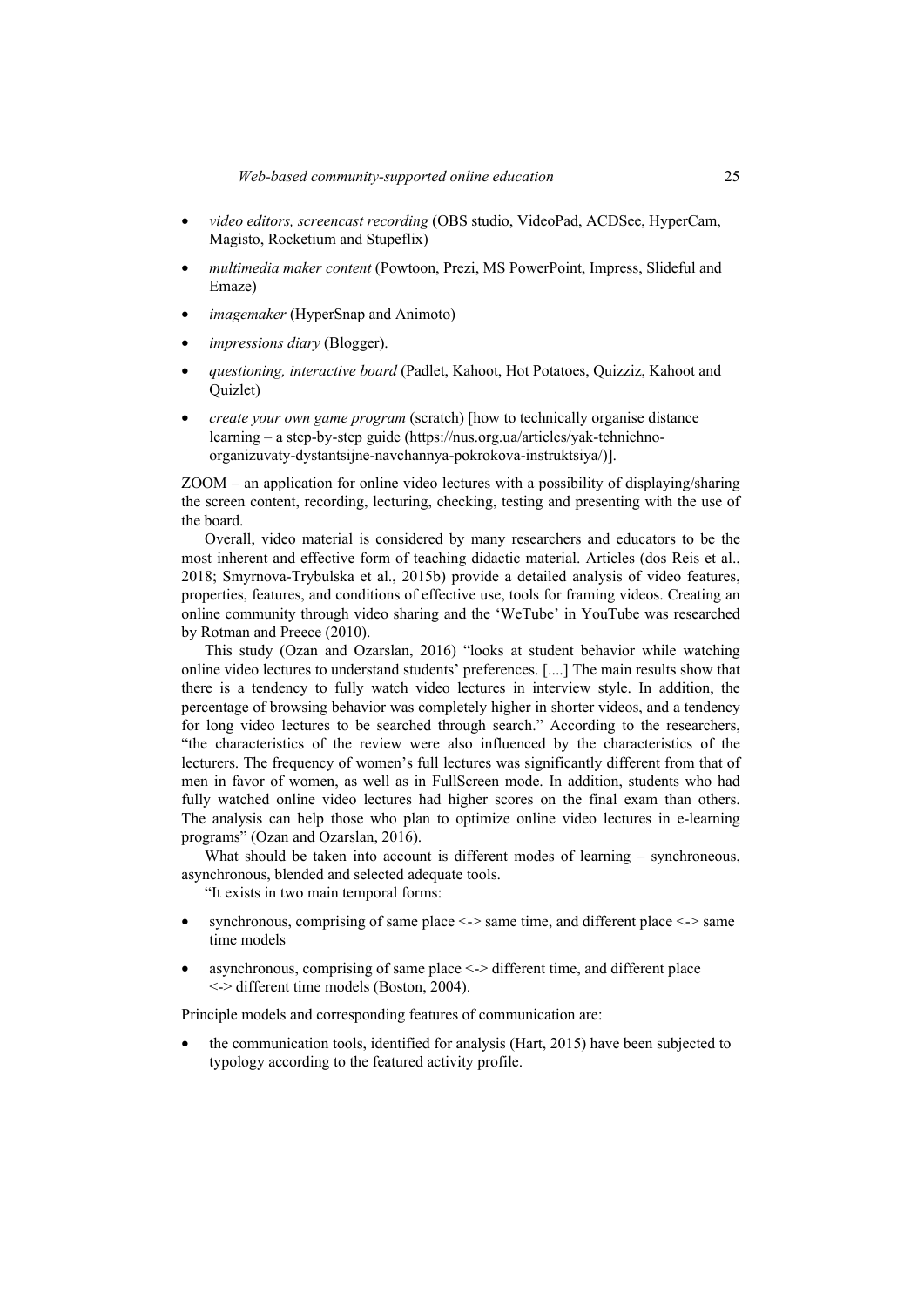| Collaboration activities                                 | Collaboration tools                                                                                                                             |
|----------------------------------------------------------|-------------------------------------------------------------------------------------------------------------------------------------------------|
| Composition                                              | Cloud, wiki, Google Classroom, Evernote, Lectora Inspire,<br>Wordle                                                                             |
| Storytelling                                             | Writing.com, Google Translate, Scoopit, Haiku Deck,<br>Wordle                                                                                   |
| Presentation                                             | Google Classroom, Google presentation, Go Visually,<br>YouTube, Prezi, Pinterest, Adobe Connect, Udemy                                          |
| Problem solving (project, applied<br>task)               | Scribblar httD://www.scribblar.com, ConceDtboard<br>https://conceptboard.com/                                                                   |
|                                                          | Trello https://trello.com                                                                                                                       |
|                                                          | Team Gantt http://team.gantt.com/.                                                                                                              |
|                                                          | Dropbox, Padlet, Socrative, Adobe Connect, Edmodo,<br>Nearpod, Blackboard Collaborate, IFTTT, Poll<br>Everywhere                                |
| Assessment of object or process<br>according to criteria | PaperRater, Google Classroom, Schoology, Poll<br>Everywhere, Udemy                                                                              |
| Assessment of object or process<br>according to criteria | writina.com. Red Pen (Criticism) httDs://Redpen.lo/.<br>Gooale Doc. WordPress, Kahoot, Scoopit                                                  |
| Brain storming, problem solving,<br>argumentation        | mural.ly, http://www.drafboardapp.com/, MindMeister<br>https://www.mindmeister.com/ru, Socrative. Adobe<br>Connect, Diigo, SharePoint, Evernote |
| Composing a bibliography                                 | Cloud, wiki, Academia.edu, Google Search, Pinterest,<br>Khan Academy, Google Scholar, SharePoint, Schoology,<br><b>Blackboard Collaborate</b>   |
| Communicative skills                                     | social networks (Facebook, Academia), blogs (BlogSpot,<br>Twitter, Tumblr)                                                                      |
|                                                          | Scribblar, WordPress, Linkedln, Kahoot, WhatsApp,<br>Yammer, Socrative, Adobe Connect, Scoopit                                                  |
| Role fulfillment                                         | blogs (BlogSpot, twitter, Tumblr), social networks Trello,                                                                                      |
|                                                          | WordPress, Scribblar, Linkedln, Kahoot, Yammer,<br>Blackboard Collaborate                                                                       |

Table 1 Collaboration tools typology according to education activities

Thus, selected communication tools have been identified according to collaboration models:

• Same place, different time

Academia.edu, Google Search, Pinterest, Khan Academy, Google Scholar, SharePoint, Schoology, Blackboard Collaborate, PaperRater, Google Classroom, Schoology, Poll Everywhere and Udemy.

• Same place, same time

Skype, mural.ly, http://www.draftboardapp.com/, MindMeister https://www.mindmeister.com/ru, Socrative, Adobe Connect, Diigo, SharePoint, Evernote, Cloud, wiki, Google Classroom, Lectora Inspire and Wordle.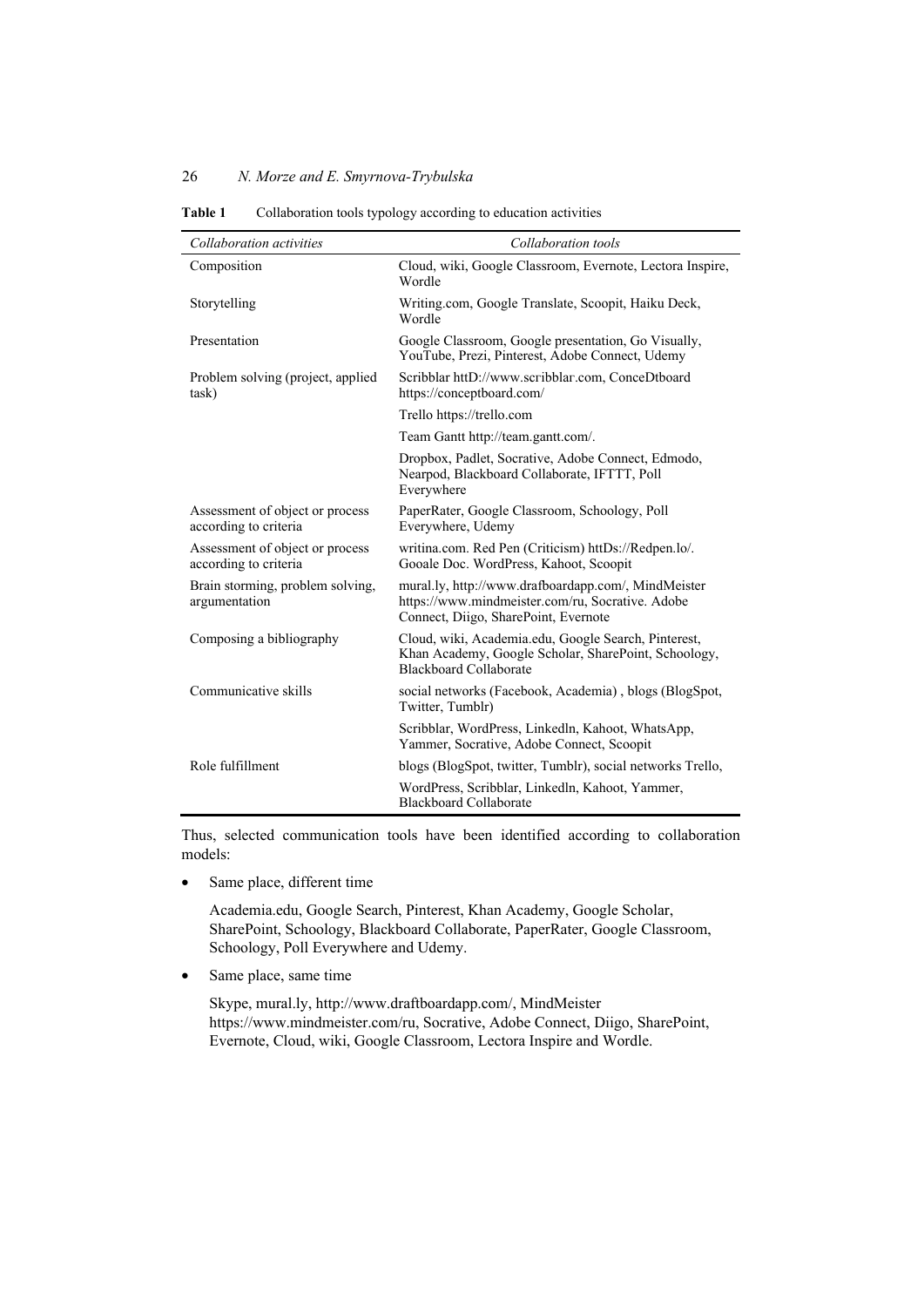• Different place, same time

Blogs (blogspot, twitter, tumblr), social networks, Trello, WordPress, Scribblar, LinkedIn, Kahoot, Yammer, Blackboard Collaborate, writing.com, Red Pen (criticism) https://Redpen.Io/, Google Doc, WordPress, Kahoot and Scoopit.

• Different place, different time

Cloud, wiki, Academia.edu, Google Search, Pinterest, Khan Academy, Google Scholar, SharePoint, Schoology, Blackboard Collaborate, PaperRater, Google Classroom, Schoology, Poll Everywhere and Udemy.

The second major collaboration tool typology has been conducted according to identified prominent education activities (Table 1).

A total number of 242 of communication and remote collaboration tools have been analyzed by the expert group, chosen out of the top 100 efficient learning tools ratings (Hart, 2015).

Participants of reciprocal educational communication include universities, educators and students. In its turn, student's collaboration environment includes:

- 1 students from university
- 2 teaching staff of university
- 3 administrative staff
- 4 experts
- 5 peers
- 6 tutors (MOOC)
- 7 family
- 6 employers.

Among the indicators (or maxims) of effective communication are:

- *the maxim of quantity:* one tries to be as informative as one possibly can, and gives as much information as is needed, and no more
- *the maxim of quality:* one tries to be truthful, and does not give information that is false or that is not supported by evidence
- *the maxim of relation:* one tries to be relevant, and says things that are pertinent to the discussion
- *the maxim of manner:* one tries to be as clear, as brief, and as orderly as one can in what one says, and where one avoids obscurity and ambiguity (Townsend et al., 1998).

The given indicators are traced across educational paradigms" [Morze et al., (2016), p.358].

The highest ranking communication tools identified include: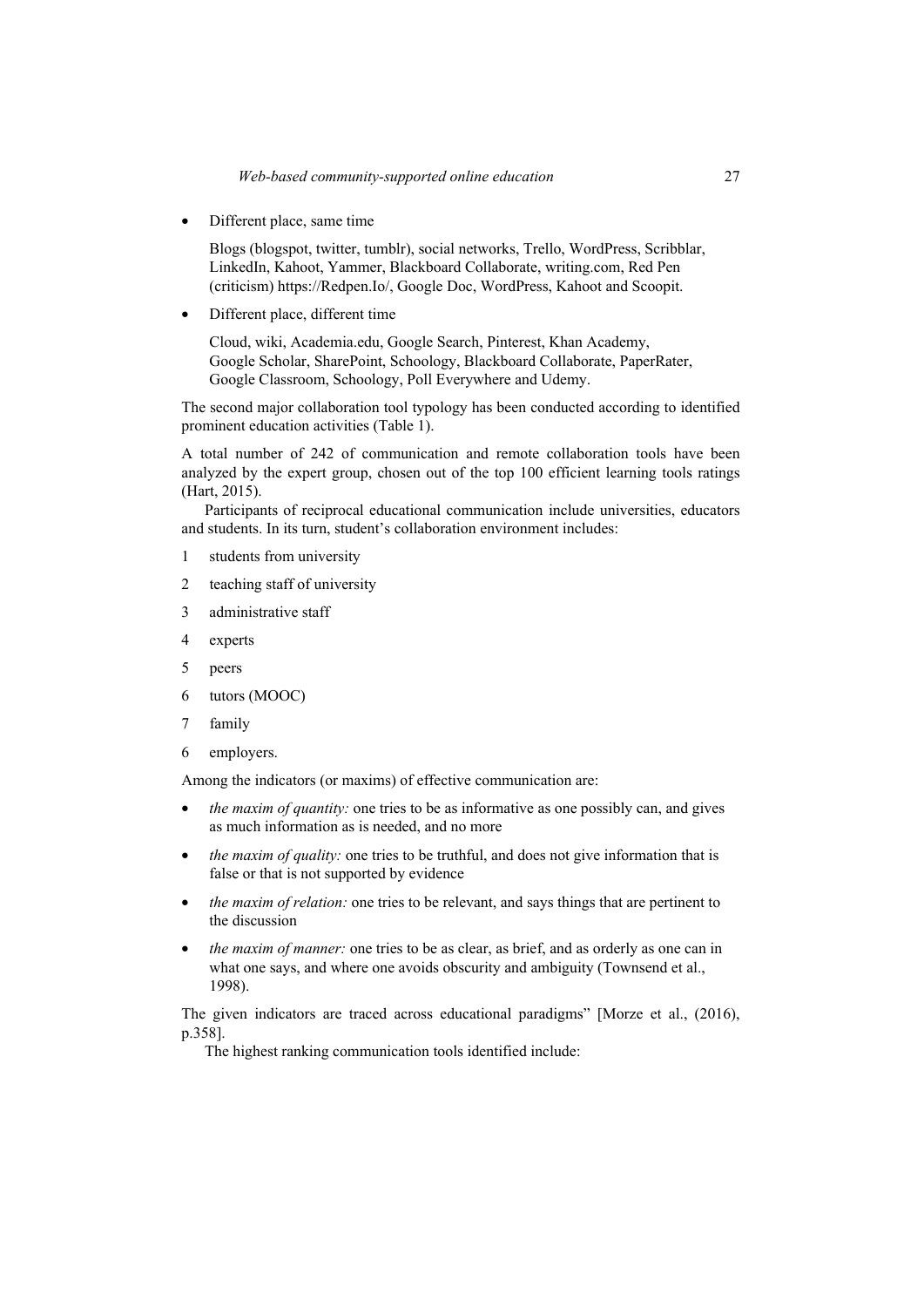- 1 social networks
- 2 blogs
- 3 Skype
- 4 Writing.com
- 5 Mind Miester (mind maps)
- 6 Scribblar
- 7 Google Classroom
- 8 Trello
- 9 Google presentation
- 10 YouTube
- 11 Adobe Connect
- 12 Red Pen
- 13 Evernote
- 14 PaperRater [Morze et al., (2016), p.360].

The efficiency trend for top 16 rated collaboration ICT tools for the years (2013–2015) is gaining the following dynamics (Figure 4) [Morze et al., (2016), p.359].

**Figure 4** Efficiency trend for top rated communication ICT tools (see online version for colours)



Note: Model 1.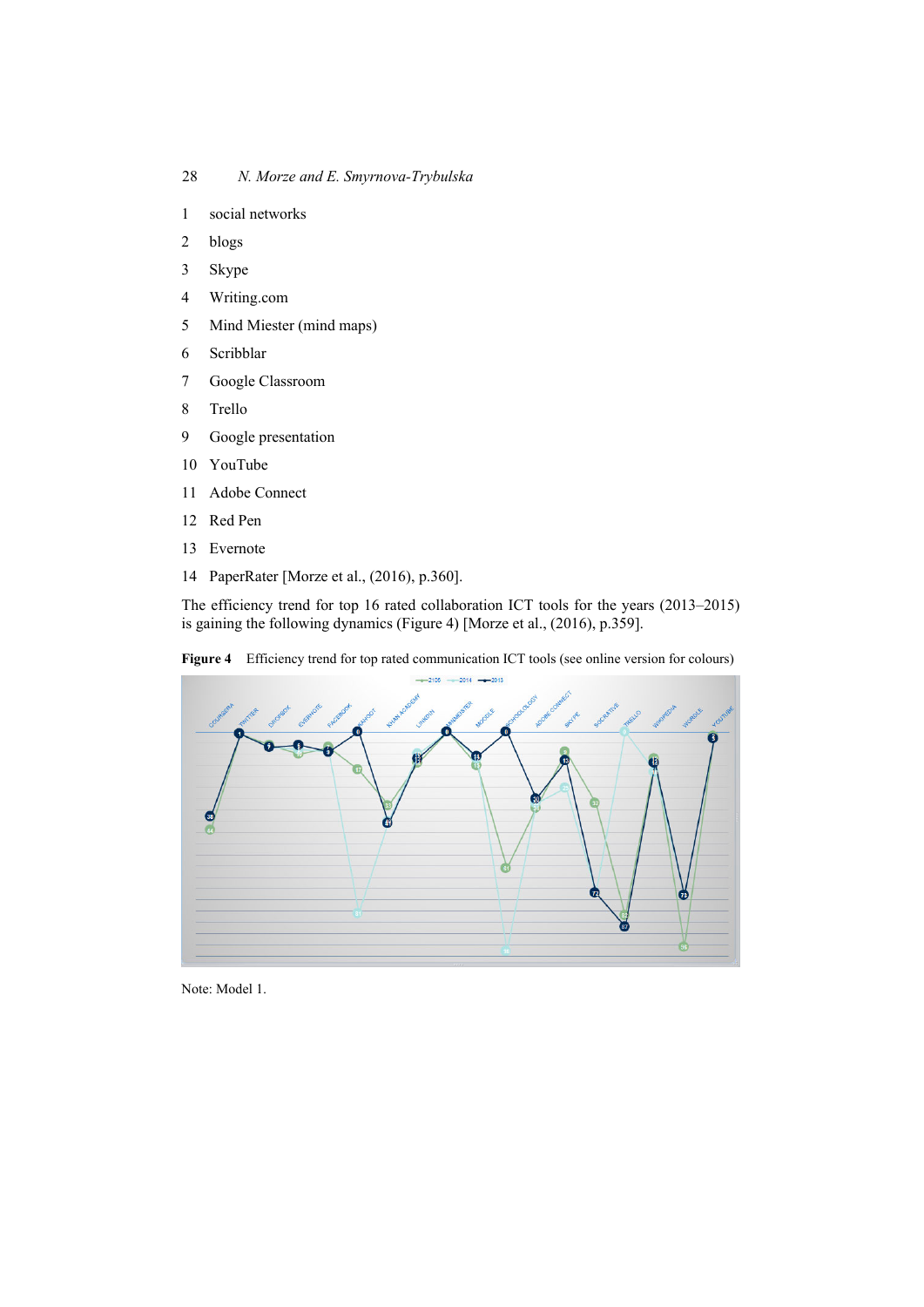# **5 Conclusions, summary, discussion and recommendations, prospects for further research**

In conclusions some reflections and practical suggestions for polices-makers in education, institutions, teachers.

The "ways in which professional learning is happening during this pandemic include" could include:

- 1 "Professional learning communities colleagues helping colleagues with planning, learning technologies, remote pedagogy, feedback strategies and ways of assessing.
- 2 Webinars offered by teacher experts.
- 3 Schools, where possible, providing one-on-one, online, or telephone support from IT, either internally or from outside experts.
- 4 Social media platforms in which teachers, school and system leaders, and education organizations around the world are sharing resources, processes and learnings as they address education needs in this uncertain time" [Doucet et al., (2020), p.31].

Good experience is an active development of virtual space and WBC, where content proposed by students and teachers can penetrate, are all kinds of open blogs, shared folders, dedicated educational platforms or network tools for joint 'gathering' information on any topic and above all on good practices, e-learning experience (including during a pandemic): Symbaloo (https://www.symbaloo.com), Pearltress (https://www.pearltrees.com) or Padlet (https://padlet.com) [Ścibor, (2020), p.61]. "Forced by circumstances, we began to look for other sources of knowledge and skills. Although we were looking for tutors before the school, now this catalog has grown significantly – not only textbooks, but also peers, MOOCs and even YouTube have become a source of knowledge, and some futuristically reach for AI-based virtual teacher applications. Some will notice how much their teachers helped them, some how little. Some students and teachers will see how effective independent work can be and that time at school is not always well spent" (Szala, 2020).

One can completely agree with the expert that "this crisis may put at the forefront the need for effective leadership at every level of the education system.

In the beginning was some relatively chaos at all levels – macro, institutional, community and school.

In uncertain times, people need those who can provide order. In education, these will be school leaders who have to address the pressing needs of students, families, staff and communities as they prepare for change in learning.

School leaders who quickly create crisis teams that update social media every day and know who is doing in a crisis. School leaders who liaise with their teachers and staff who understand what additional resources are needed and prioritize them."

Also important is the role of e-learning coordinators, managers, in particular, who will prepare for the Borys Grinchenko University's, Faculty of Information Technology and have the competencies and experience of e-learning questioning and management in institutions and enterprises. And in crisis situations, these competencies become even more important, goal-oriented and applied.

Issues to be explored (based on UNESCO documents and open sources, in particular regular use of digital technologies in education; distance learning experience; standard of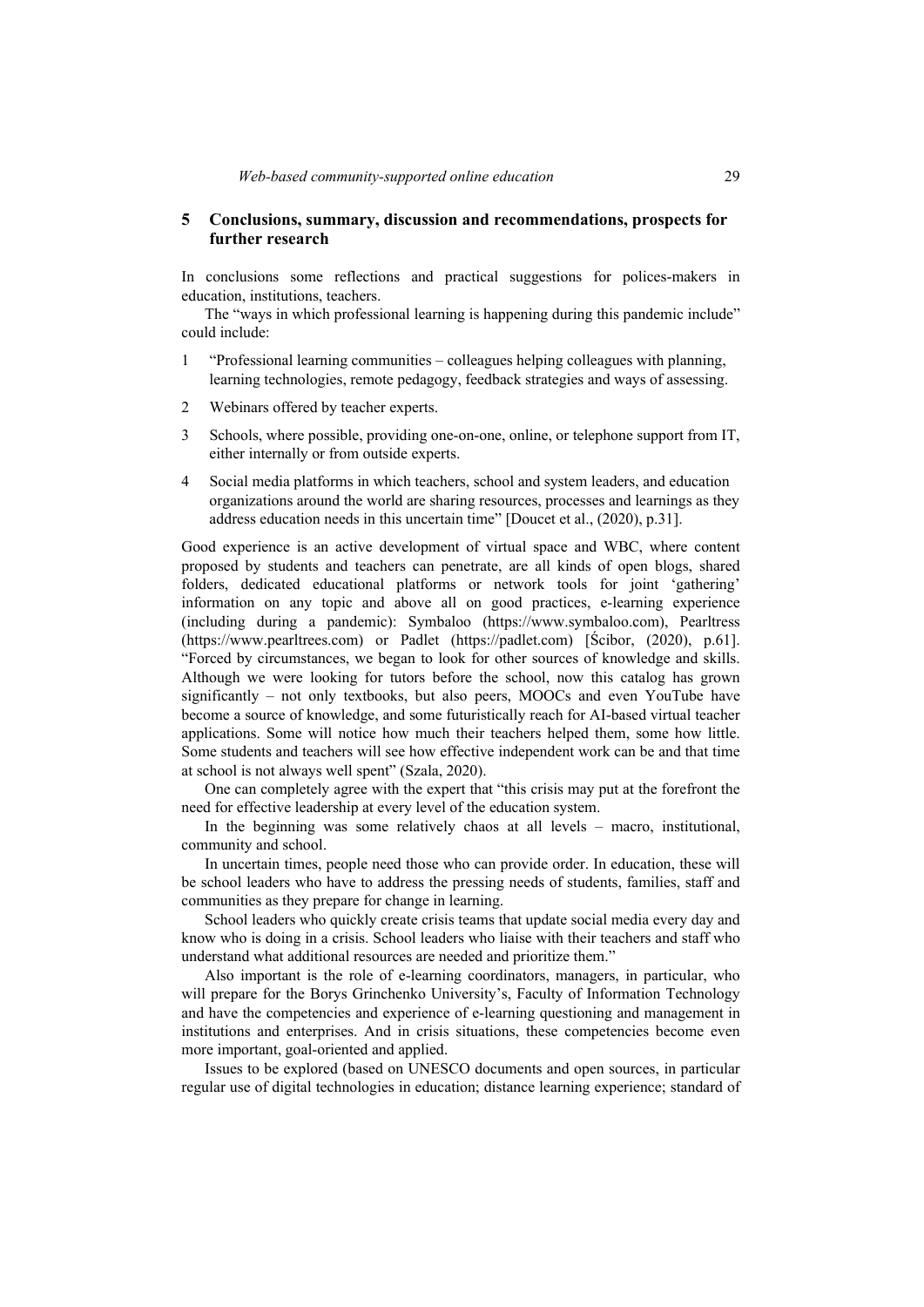work with children with disabilities; age structure of the teaching community; availability of online platforms, quality and cost of services and delivery; availability of PC; level of motivation of pedagogical staff, students' level of motivation; territorial accessibility of educational institutions; the availability and accessibility of methodological developments; teacher readiness; students' readiness; willingness of parents; quality of internet connection.

Based on our and other countries' practices and experiences, we could identify the following ten core elements of effective online education in emergencies.

- "1 *Ensuring reliable network infrastructure*, which can handle millions of users simultaneously, is crucial to support smooth online learning experience without interruption when:
	- a providing synchronous online teaching using video conferencing
	- b using (watching, downloading, uploading) interactive learning resources (videos, games, etc.)
	- c collaborating with peers via social platforms.
- 2 *Using friendly learning tools* is beneficial to learners in finding and processing information, constructing knowledge, collaborating with peers, expressing understanding, and evaluating learning effects in concrete ways. It is also vital that instructors avoid overloading learners and parents by asking them to use too many applications or platforms. In this context, schools should coordinate between all the instructors to use consistent learning tools or platforms.
- 3 *Providing interactive suitable digital learning resources*, such as online video micro-courses, e-books, simulations, animations, quizzes, and games. The criteria for selecting digital learning resources should include licensing, accuracy, interactivity, ease of adaptability, cultural relevance and sensitivity, and also the suitability of content, difficulty, structure, media, and organization.
- 4 *Guiding learners to apply effective learning methods* can be used individually or in groups. Specifically, the online instructional practice should involve using online communities, via social networks, to ensure regular human interactions and to address potential online challenges, such as learners' perceived loneliness or helplessness.
- 5 *Promoting effective methods to organize instruction by adopting a range of teaching strategies*, such as case studies, open debate and discussions, learners-led discovery, experiential learning, etc.
- 6 *Providing instant support services for teachers and learners* on learning about urgent school and governmental policies, using effective learning technologies, tools, and resources and collaborating between the government, schools, enterprises, families, society, etc.
- 7 *Empowering the partnership between governments, enterprises, and schools*. Specifically, the governments should also coordinate enterprises, schools, research institutes, and families to build smooth communication platforms to exchange urgent notices and to keep everyone safe" [Huang et al., (2020), p.40].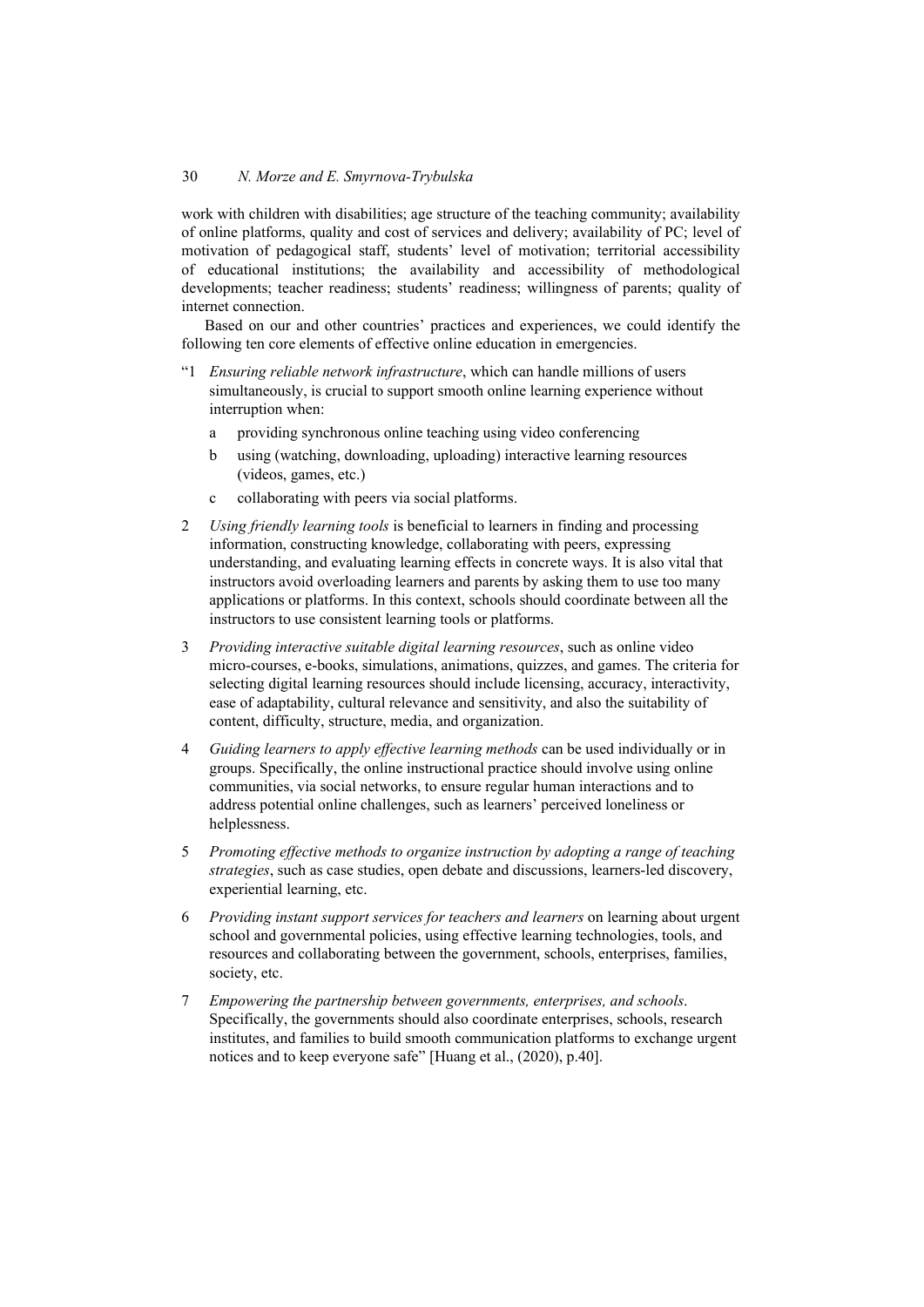- 8 *Crises drive innovations*. In education, the tools do exist and teachers could be able to pivot to a blended model with the proper professional development [Doucet et al., (2020), p.7].
- 9 *Online and blended learning* will increase as more adequate and flexible mode of learning and teaching at all institutions and corporations.
- 10 *Online education will be a strategic priority* for functional effectiveness development at every institution as well as digital and online education competences at teaching and administrative staff will be necessary and required.

## **References**

- Acar, A. and Muraki, Y. (2011) 'Twitter for crisis communication: lessons learned from Japan's tsunami disaster', *Int. J. Web Based Communities*, Vol. 7, No. 3, pp.392–402.
- Anderson, T., Rourke, L., Garrison, D.R. and Archer, W. (2001) 'Assessing social presence in asynchronous text-based computer conferencing', *Journal of Asynchronous Learning Networks*, Vol. 5, No. 2, pp.50–71 [online] http://immagic.com/eLibrary/ARCHIVES/ GENERAL/ ATHAB\_CA/Anderson.pdf (accessed 21 August 2020).
- Boston, K.M. (2004) *Forum Working Sessions* [online] http://www.kmforum.org/ (accessed 1 February 2016).
- Boyle, T. (1998) 'Principles for the selection and integration of educational multimedia materials', *Association for Learning Technology Journal*, Vol. 6, No. 1, pp.81–86 [online] http://core.ac.uk/download/pdf/14300.pdf (accessed 26 January 2016).
- Cuban, L. (2001) *Oversold and Underused: Computers in the Classroom*, Harvard University Press, Harvard, MA.
- dos Reis, A. (2015) *Making Presentations and Didactic Videos* [online] http://ar-en-wp4-01present. blogspot.com/2015/11/blog-post.html (accessed 15 November 2015).
- dos Reis, A., Morze, N. and Vasylenko, S. (2018) 'Didactic video creation as a component of the implementation XXI century teachers' methodological competencies', *Open Educational E-Environment of Modern University*, No. 4, pp.1–10, ISSN: 2414-0325.
- Doucet, A., Netolicky, D., Timmers, K. and Tuscano, F.J. (2020) *Thinking about Pedagogy in an Unfolding Pandemic*, An Independent Report on Approaches to Distance Learning During COVID19 School Closures, Independent Report Written to Inform the Work of Education International and UNESCO VERSION 2.0, 29 March.
- Dynarski, M., Agodini, R., Heaviside, S., Novak, T., Carey, N., Campuzano, L. et al. (2007) 'Effectiveness of reading and mathematics software products: findings from the first student cohort', Publication No. 2007-4005, the Institute of Education Sciences, US Department of Education [online] http://ies.ed.gov/ncee/pdf/20074005.pdf (accessed 4 September 2007).
- Father of International Assessment (PISA) (2020) *How Teachers and School Systems can Work in the COVID-19 Pandemic – PISA Parent Advice*, theses of Andreas Schleicher, Director of the Directorate of Education and Skills of the OECD [online] https://nus.org.ua/articles/yakvchyteli-ta-shkilni-systemy-mozhut-diyaty-v-umovah-pandemiyi-covid-19-porady-batkapisa/.
- Forum, *SEA Stowarzyszenia E-learningu Akademickiego*, Forum of Association of Academic Elearning, Poland [online] https://sea.edu.pl and https://moodle.sea.edu.pl/mod/forum/ discuss.php?d=1271 (accessed 4 April 2020).
- Gallo, C. (2010) *How to be Insanely Great in Front of Any Audience. The Presentation Secrets of Steve Jobs* [online] http://www.presensatie.nl/wp-content/uploads/2014/08/Presentation-Secrets-Of-Steve-Jobs.pdf (accessed 15 January 2016).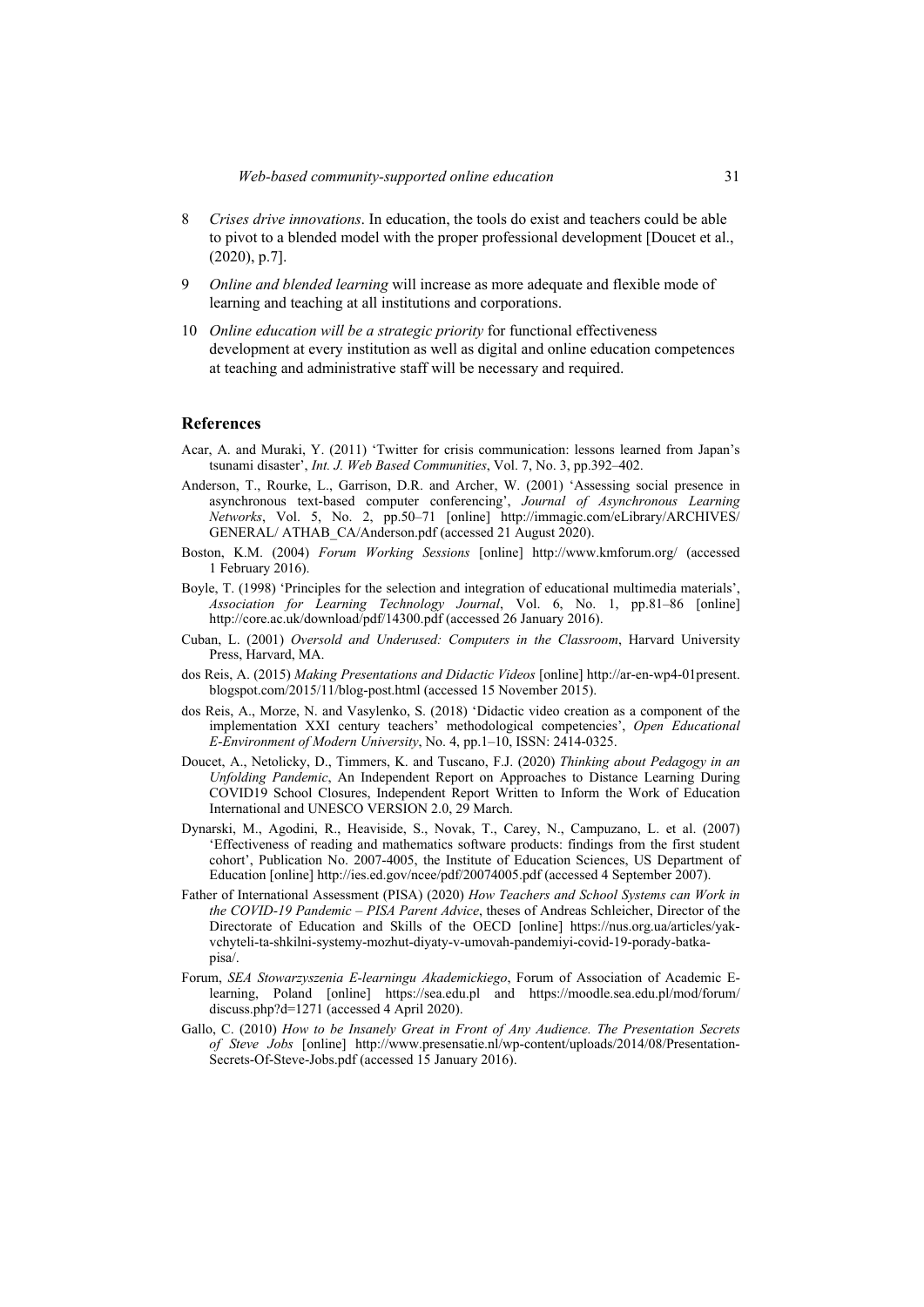- Garrison, D.R., Anderson, T. and Archer, W. (2000) 'Critical inquiry in a text-based environment: computer conferencing in higher education model', *The Internet and Higher Education*, Vol. 2, Nos. 2–3, pp.87–105.
- Greenberg, A.D. and Zanetis, J. (2012) *The Impact of Broadcast and Streaming Video in Education*, San Jose [online] http://www.cisco.com/web/strategy/docs/education/ ciscovideowp.pdf (accessed 15 January 2016).
- Gurak, R. (2020) *Online-EdCamp 2020 Pandemic Education Public Quality Education Policy of Ukraine*, in Ukrainian [online] https://www.youtube.com/watch?v=c8kWjCO7cbQ (accessed 25 April 2020).
- Hart, J. (2015) *Learning & Performance Tools* [online] http://www.c4lpt.co.uk/blog/2015/12/07/ the-updated-c4lpt-directory-of-learning-performance-tools-services/ (accessed 15 April 2020).
- Huang, R.H., Liu, D.J., Tlili, A., Yang, J.F., Wang, H.H. et al. (2020) *Handbook on Facilitating Flexible Learning During Educational Disruption: the Chinese Experience in Maintaining Undisrupted Learning in COVID-19 Outbreak*, Smart Learning Institute of Beijing Normal University, Beijing.
- Issa, T. and Kommers, P. (2013) 'Social networking for web-based communities', *Int. J. Web Based Communities*, Vol. 9, No. 1, pp.5–24, DOI: 10.1504/IJWBC.2013.051292.
- Jobs, S. (2005) *Steve Jobs on Pixar Success, Hollywood & Storytelling D3 2005 [HQ]* [online] https://www.youtube.com/watch?v=Oi2VlxdNuWU (accessed 26 February 2016).
- Koehler, M.J. and Mishra, P. (2008) 'Introducing TPCK', in Herring, M.C., Koehler, M.J. and Mishra, P. (Eds.): *The Handbook of Technological Pedagogical Content Knowledge (TPCK) for Educators*, pp.3–29, Routledge, New York, NY.
- Kommers, P. (2019) 'Educational technologies for e-learning and stem education', in Smyrnova-Trybulska, E. (Ed.): *E-Learning and STEM Education. 'E-Learning'*, Vol. 11, pp.31–45, Katowice-Cieszyn: Studio Noa for University of Silesia.
- Lazreg, M.B. (2016) 'Deep learning for social media analysis in crises situations', in *Conference: the 29th Annual Workshop of the Swedish Artificial Intelligence Society* [online] https://www.researchgate.net/publication/304624585\_Deep\_Learning\_for\_Social\_Media\_Ana lysis in Crises Situations (accessed 16 April 2020).
- Mishra, P. and Koehler, M.J. (2008) 'Introducing technological pedagogical content knowledge', Paper presented at the *Annual Meeting of the American Educational Research Association*, New York City, 24–28 March [online] https://www.researchgate.net/publication/ 242385653 Introducing Technological Pedagogical Content Knowledge.
- Morze, N., Makhachashvili, R. and Smyrnova-Trybulska, E. (2016) 'Communication in education: ICT tools assessment', in Turčáni, M., Balogh, Z., Munk, M. and Benko, L. (Eds.): *DIVAI2016 – Distance Learning in Applied Informatics, 11th International Scientific Conference on Distance Learning in Applied Informatics, Conference Proceedings*, Constantine the Philosopher University in Nitra, Faculty of Natural Sciences, Department of Informatics, Wolters Kluwer Publisher, Nitra, 2–4 May 2016, pp.351–364.
- Ozan, O. and Ozarslan, Y. (2016) 'Video lecture watching behaviors of learners in online courses', *Educational Media International*, DOI: 10.1080/09523987.2016.1189255 [online] https://www.researchgate.net/publication/303693870\_Video\_lecture\_watching\_behaviors\_of learners in online courses.
- Pasichnyk, O. (2020) *How to Technically Organize Distance Learning is a Step by Step Guide*, in Ukrainian [online] https://nus.org.ua/articles/yak-tehnichno-organizuvaty-dystantsijnenavchannya-pokrokova-instruktsiya/ (accessed 25 April 2020).
- Pavlov, T. (2020) 'Pandemic and sanctuary there are problems before the decision', *The Blog*, in Ukrainian [online] https://osvita.ua/blogs/72713/.
- Peachey, N. (2019) *6 Tips for Moving your Teaching Online how do you Adapt your Teaching Techniques for the Virtual Classroom?*, 7 May [online] https://www.oxfordtefl.com/blog/ moving-your-teaching-online-how-do-you-adapt-your-teaching-techniques-for-the-virtualclassroom (accessed 18 April 2020).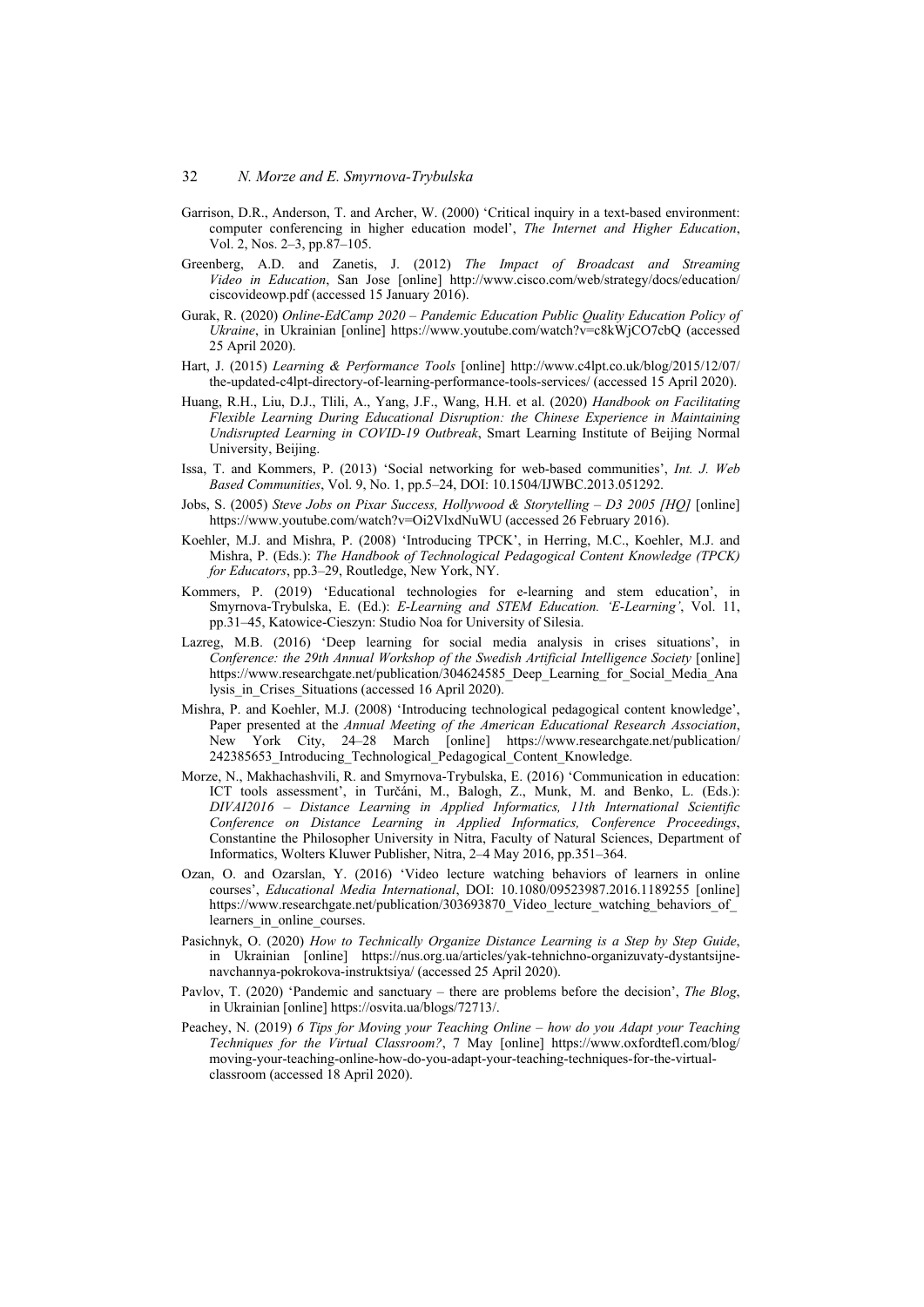- Picciano, A.G. (2017) 'Theories and frameworks for online education: seeking an integrated model', *Online Learning*, Vol. 21, No. 3, pp.166–190, DOI: 10.24059/olj.v21i3.1225.
- Pyżalski, J. (2020) *Edukacja w czasach pandemii wirusa COVID-19. Z dystansem o tym, co robimy obecnie jako nauczyciele*, EduAkcja, Warszawa.
- Ross, S.M., Smith, L., Alberg, M. and Lowther, D. (2004) 'Using classroom observations as a research and formative evaluation tool in educational reform: the school observation measure', in Hilberg, S. and Waxman, H. (Eds.): *New Directions for Observational Research in Culturally and Linguistically Diverse Classrooms*, pp.144–173, Center for Research on Education, Diversity & Excellence, Santa Cruz, CA.
- Rotman, D. and Preece, J. (2010) 'The 'WeTube' in YouTube creating an online community through video sharing', *Int. J. Web Based Communities*, Vol. 6, No. 3, pp.317–333.
- Ścibor, J. (2020) 'Wstrzymaj siebie, rusz ucznia: e-nauczanie a e-twórczość', in Pyżalski, J. (Ed.): *Edukacja w czasach pandemii wirusa COVID-19. Z dystansem o tym, co robimy obecnie jako nauczyciele*, pp.59–63, EduAkcja, Warszawa.
- SELFIE (n.d.) [Electronic resource] [online] https://ec.europa.eu/education/schools-go-digital\_en (accessed 27 March 2020).
- Smyrnova-Trybulska, E., Kommers, P., Morze, N., Issa, T. and Issa, T. (2015a) 'Conceptual aspects: analyses law, ethical, human, technical, social factors of development ICT, e-learning and intercultural development in different countries setting out the previous new theoretical model and preliminary findings', *International Journal Continuing Engineering Education and Life-Long Learning*, Vol. 25, No. 4, pp.365–393, ISSN: 1560-4624.
- Smyrnova-Trybulska, E., Kommers, P., Morze, N., Noskova, T., Yakovleva, O., Pavlova, T., Drlík, M., Malach, J., Cubo Delgado, S., Pinto, P., Issa, T. and Issa, T. (2014) 'Contrastive analyses and evaluation of the ICT and e-learning competences in Australia, Czech Republic, The Netherlands, Poland, Portugal, Russia, Slovakia, Spain and Ukraine within the framework of the IRNet international research network project', in Smyrnova-Trybulska, E. (Ed.): *E-Learning and Intercultural Competences Development in Different Countries*, pp.13–30, Studio-Noa for University of Silesia in Katowice, Katowice-Cieszyn, ISBN: 978-83- 60071-76-2.
- Smyrnova-Trybulska, E., Ogrodzka-Mazur, E., Szafrańska-Gajdzica, A., Drlik, M., Capay, M., Tomanova, J., Śvec, P., Morze, N., Makhachashvili, R., Issa, T., Issa, T., Romanyukha, M., Nakazny, M. and Sorokina, L. (2015b) 'Discussion papers on the topic of more adequate and effective ICT tools category: tools for making didactic videos', *International Journal of Research in E-Learning*, Vol. 1, No. 2, pp.11–30.
- Szala, M. (2020) *Szkoła traci monopol nad edukacją* [online] https://publicystyka.ngo.pl/jak-covid-19-zmieni-polske-prognoza-liderow-polskich-srodowisk-branzowych-i-spolecznych (accessed 18 April 2020).
- Townsend, A.M., DeMarie, S.M. and Hendrickson, A.R. (1998) 'Virtual teams: technology and the workplace of the future', *The Academy of Management Executive (1993–2005)*, August, Vol. 12, No. 3, pp.17–29.
- UNESCO (2020) *Covid19, Education Response* [online] https://en.unesco.org/covid19/ educationresponse (accessed 10 May 2020).
- WEiNoE (2020) *WSNE Faculty Distance Learning Platform* [online] http://el.us.edu.pl/weinoe. http://el.us.edu.pl/wsne.